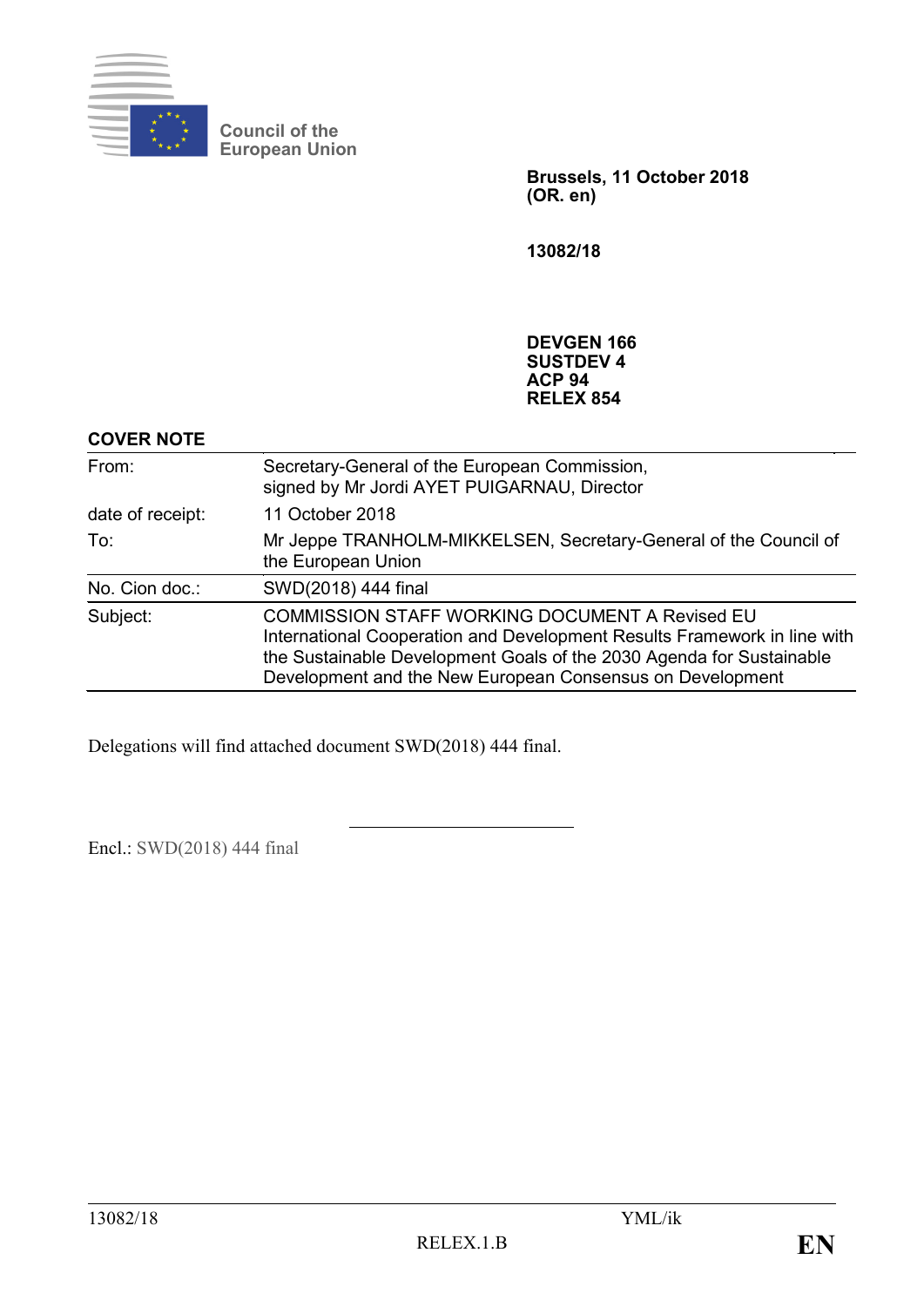

EUROPEAN **COMMISSION** 

> Brussels, 11.10.2018 SWD(2018) 444 final

# **COMMISSION STAFF WORKING DOCUMENT**

**A Revised EU International Cooperation and Development Results Framework in line with the Sustainable Development Goals of the 2030 Agenda for Sustainable Development and the New European Consensus on Development**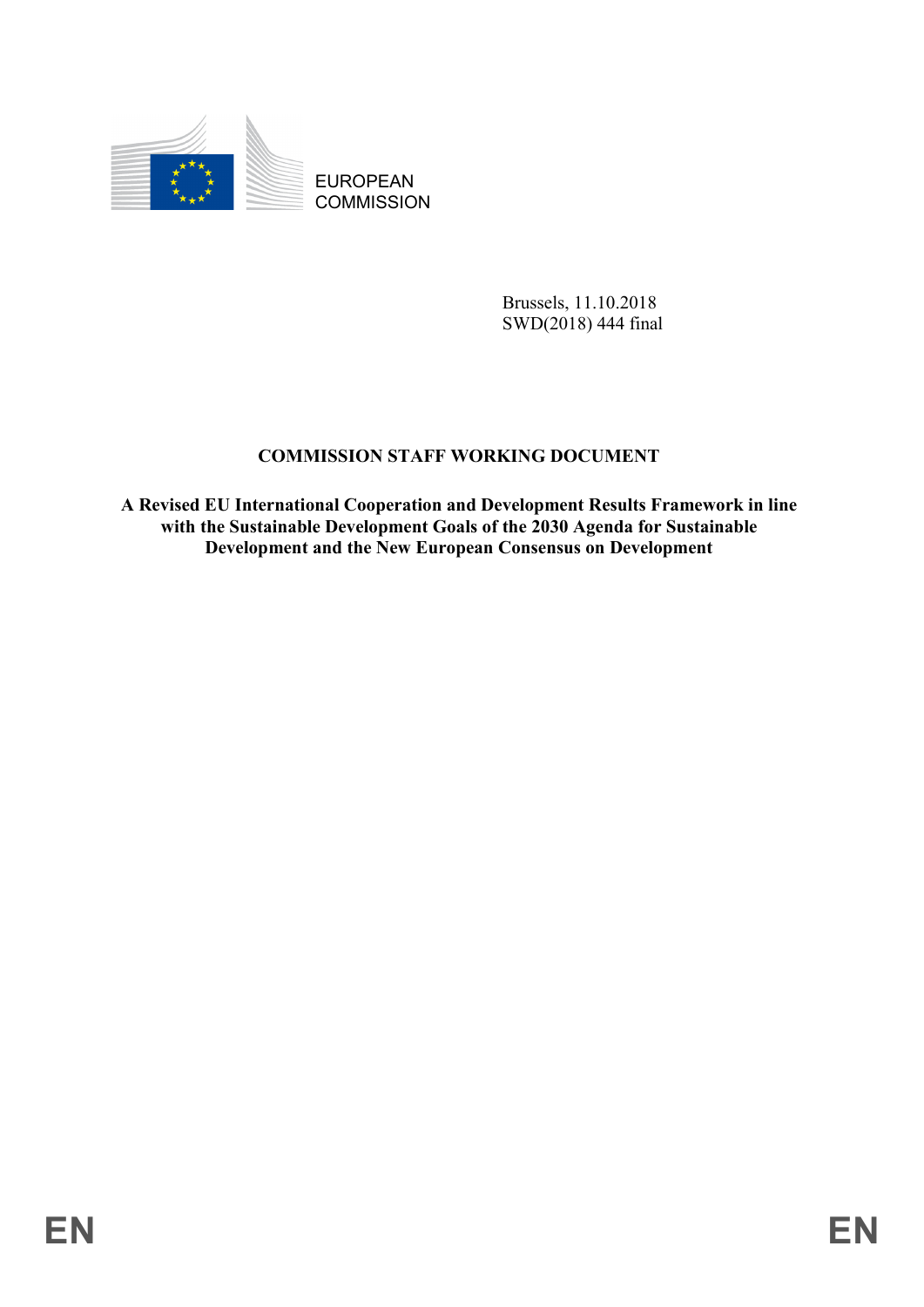# **CONTENTS**

| 2. The EU International Cooperation and Development Results Framework: The Experience So Far. 3 |  |
|-------------------------------------------------------------------------------------------------|--|
| 3. The Revised EU International Cooperation and Development Results Framework and the           |  |
|                                                                                                 |  |
|                                                                                                 |  |
|                                                                                                 |  |
|                                                                                                 |  |
|                                                                                                 |  |
|                                                                                                 |  |
|                                                                                                 |  |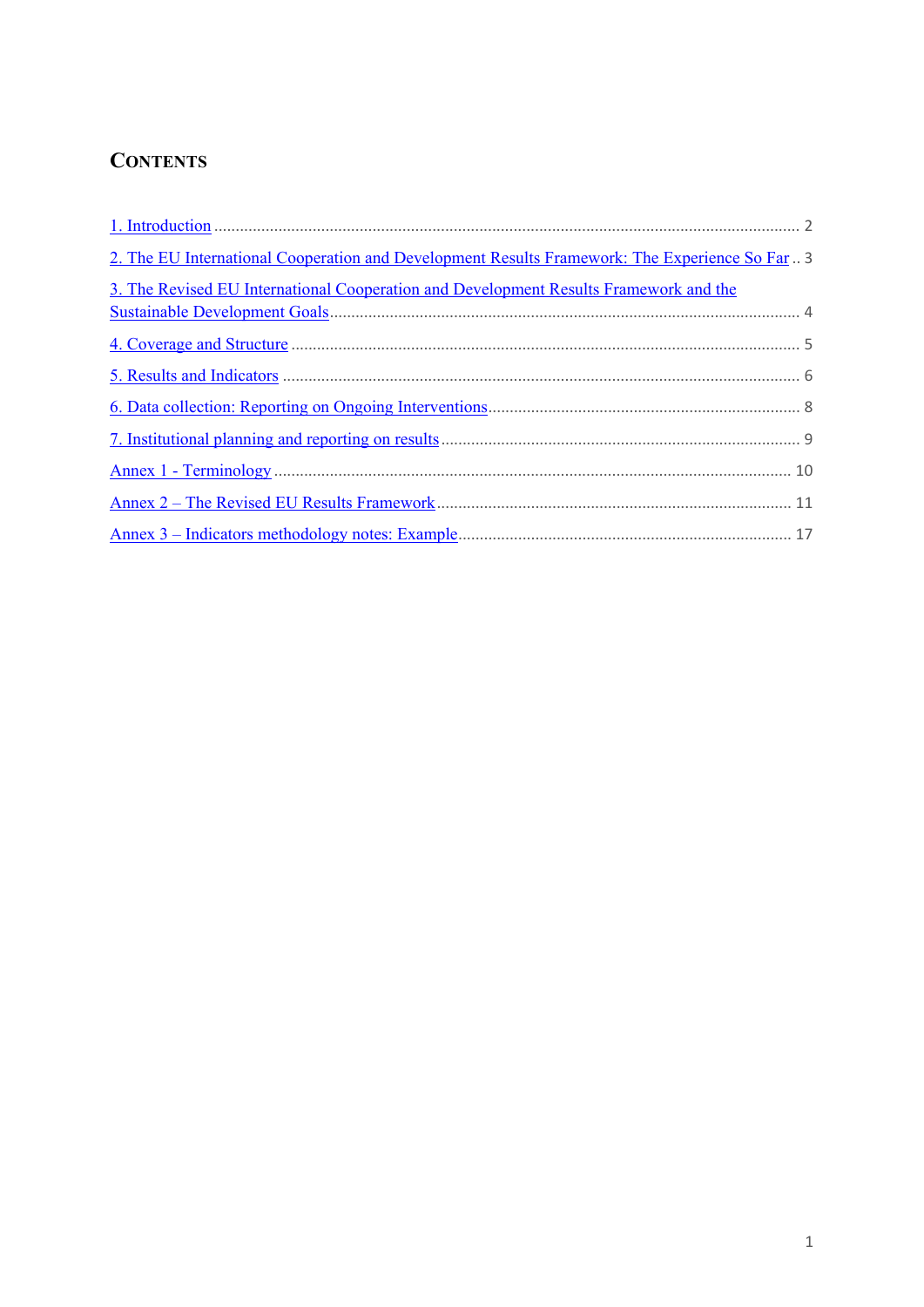## **1. INTRODUCTION**

This Staff Working Document presents the first revision of the EU International Cooperation and Development Results Framework established in 20[1](#page-3-0)5 (hereafter EU Results Framework)<sup>1</sup>. The revision of the EU Results Framework builds on the lessons learnt during its implementation so far.

This revision aims to align the EU Results Framework with the new policy framework for international cooperation and development at the global and EU level, as requested in the related 2014 and [2](#page-3-1)015 Council conclusions<sup>2</sup>. It follows the international objectives defined in the 2030 Agenda for Sustainable Development<sup>[3](#page-3-2)</sup> (hereafter the  $2030$  Agenda) and the New European Consensus on Development<sup>[4](#page-3-3)</sup> (hereafter the Consensus). It thus offers a tool to illustrate the EU's contribution to the progress of partner countries towards the Sustainable Development Goals (SDGs).

The revised EU Results Framework retains its function to enhance accountability and transparency of EU international cooperation activities. Following the inclusion of ongoing interventions for the results reporting in 2018, the revised EU Results Framework will reinforce its function of informing management decisions and promoting learning at all levels.

The commitment to a robust framework has been adopted by the EU and its Member States in the Consensus<sup>[5](#page-3-4)</sup>. The revised EU Results Framework will allow the enhanced reporting of interventions financed under the current Multiannual Financial Framework (2014-2020) and, in view of its coherence with the Consensus and the 2030 Agenda, it will represent a basis to report on interventions to be financed under the next Multiannual Financial Framework (2021-2027), which should contribute to the implementation of the SDGs through EU external action activities<sup>[6](#page-3-5)</sup>.

The revised EU RF also serves as a basis for results reporting of the relevant indicators included in Strategic and Management Plans of the Commission's Directorate-General for International Cooperation and Development and enhances results reporting for Directorate-General for Neighbourhood and Enlargement Negotiations. Results from the EU Results Framework are also used for other reporting needs, e.g. the yearly budgetary programme statements, etc., and thus allowing for increased efficiency and effectiveness in the Commission's reporting duties.

The revised EU Results Framework complements existing monitoring and reporting frameworks set at sector level and/or in the context of specific initiatives or programmes (e.g. the External Investment Plan) as well as trust funds managed by the Commission. Results collected and reported through the EU Results Framework will continue to feed evaluations and the framework will remain a key component of the Commission's strategy to enhance a results-based culture in the organisation.

 $\overline{a}$ 

<span id="page-3-5"></span><sup>6</sup> Proposal for a Regulation of the European Parliament and the Council establishing the Neighbourhood, Development and International Cooperation Instrument (COM(2018)460 final).

<sup>1</sup> Launching the EU International Cooperation and Development Results Framework, SWD(2015)80 final

<span id="page-3-1"></span><span id="page-3-0"></span><sup>2</sup> Council conclusions on an EU Development and Cooperation Results Framework of 19 May 2014 (hereinafter *'the 2014 Council conclusions'*), paragraph 3, and Council conclusions on Launching the EU International Cooperation and Development Results Framework of 26 May 2015 (hereinafter *'the 2015 Council conclusions'*), paragraph 5.

<sup>&</sup>lt;sup>3</sup> UN General Assembly Resolution A/RES/70/1

<span id="page-3-3"></span><span id="page-3-2"></span><sup>4</sup> Joint statement by the Council and the representatives of the governments of the Member States meeting within the Council, the European Parliament and the Commission: The New European Consensus on Development, 2017/C 210/01, OJEU of 30 June 2017.

<span id="page-3-4"></span><sup>5</sup> Paragraphs 18, 76, 88, 99, 113, 115, 119, 120.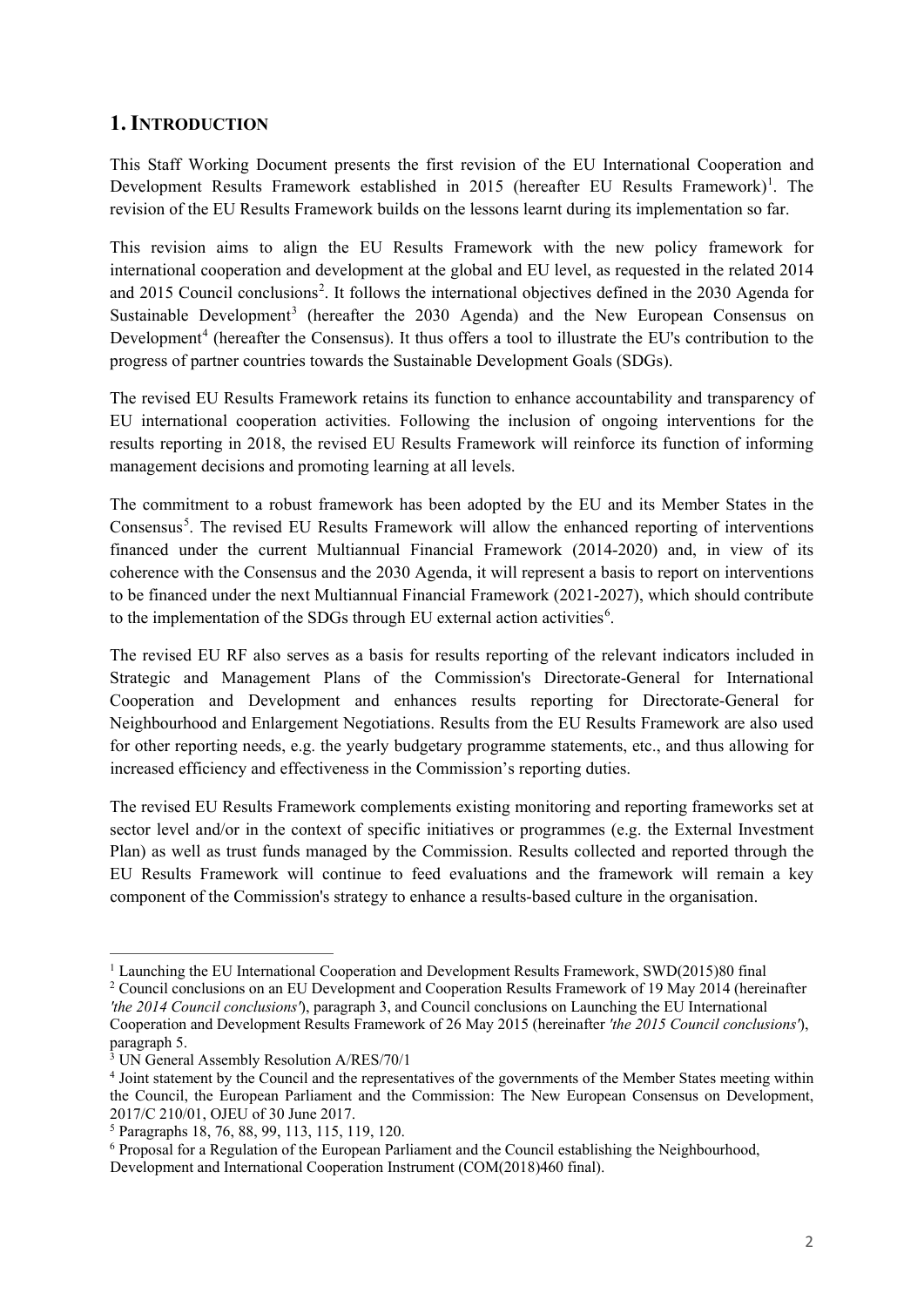# **2. THE EU INTERNATIONAL COOPERATION AND DEVELOPMENT RESULTS FRAMEWORK: THE EXPERIENCE SO FAR**

The EU Results Framework was set up in 2015 responding to the commitment to strengthen results monitoring and reporting and to enhance accountability, transparency and visibility of EU aid<sup>[7](#page-4-0)</sup>.

A results framework is a tool used to collect and measure results achieved against strategic objectives. In this sense, the EU Results Framework has so far provided information on aggregated key results achieved by the EU international cooperation between 2013 and 2017. The publication of this information has increased accountability and transparency and demonstrated to external stakeholders how the EU contributes to development progress in partner countries. It also provided relevant information to inform internal management decisions, with the aim of strengthening effectiveness of EU international cooperation.

The EU Results Framework aggregated results of interventions funded by key external assistance financing instruments<sup>[8](#page-4-1)</sup>. The first EU Results Framework was structured around three levels of results<sup>[9](#page-4-2)</sup>. This functional structure was welcomed by Council conclusions<sup>[10](#page-4-3)</sup>. Level 1 corresponded to development progress of partner countries; Level 2 corresponded to outcomes and outputs of EU funded interventions illustrating the EU contribution to such progress in partner countries; and Level 3 related to Directorate-General for International Cooperation and Development 's organisational performance - see diagram below.



**Figure 1 – The first EU Results Framework three-level structure**

<sup>1</sup> <sup>7</sup> Increasing the Impact of the EU Development Policy: an Agenda for Change, COM(2011)637.

<span id="page-4-1"></span><span id="page-4-0"></span><sup>8</sup> The European Development Fund (EDF), the Development Cooperation Instrument (DCI), the programmable part of the Instrument contributing to Stability and Peace (IcSP) under article 5, the European Instrument for Democracy and Human Rights (EIDHR), the Instrument for Nuclear Safety Cooperation, the Instrument for Greenland and the European Neighbourhood Instrument (ENI).

<span id="page-4-3"></span><span id="page-4-2"></span><sup>&</sup>lt;sup>9</sup> The results terminology used in this document follows the OECD DAC definition, where the term "results" covers the results chain from outputs to outcomes to impact – See Annex 1 for more details. <sup>10</sup> 2015 Council conclusions, paragraph 4.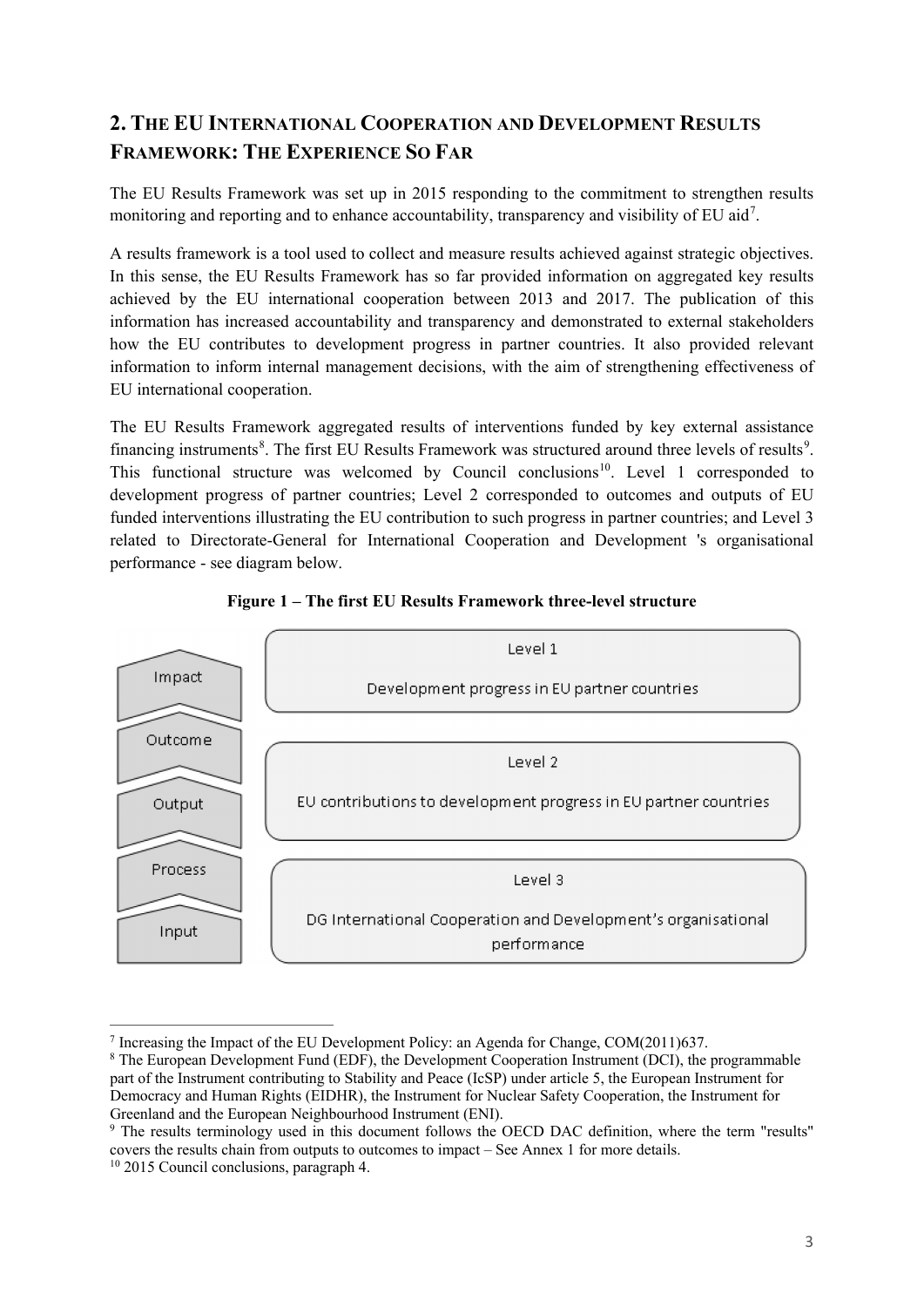Since the initial set up of the EU Results Framework there have been four years of results reporting against the framework, covering interventions completed in the previous year<sup>[11](#page-5-0)</sup> and with an EU contribution above a minimum threshold (EUR 750,000). This corresponded to an average of 600 to 700 interventions per year across more than 100 partner countries. These represent some 90-95% of the total financial volume of the portfolio of interventions ending in a given year - funded under the instruments quoted below.

Approximately 16,000 results data points have been collected over the four years, feeding a broad range of reporting requirements at intervention and corporate level.

After the publication of the first results report in July  $2016^{12}$ , a dedicated chapter on results based on the EU Results Framework has been included in the "Annual Report by the European Commission on the implementation of EU's instruments for financing external actions".

Results data are also used to feed the Annual Activity Report related to the key financial instruments to the European Parliament and the report foreseen in Article 318 of the Treaty on the Functioning of the EU, as well as on yearly budgetary programme statements - amongst others. In 2018, for the first time, the Commission was able to transmit results data collected through this annual exercise to the International Aid Transparency Initiative referring to a sample of interventions funded from the financial instruments below<sup>13</sup>. This information complements financial and other data already published as part of the International Aid Transparency Initiative registry, further increasing the transparency of EU international cooperation.

# **3. THE REVISED EU INTERNATIONAL COOPERATION AND DEVELOPMENT RESULTS FRAMEWORK AND THE SUSTAINABLE DEVELOPMENT GOALS**

The aim of this first revision of the EU Results Framework is to align the framework with the evolving context of international cooperation at EU and international level in order to ensure its continued relevance in supporting effectiveness and efficiency of EU international development assistance.

In September 2015, the adoption by the United Nations of the 2030 Agenda for Sustainable Development set out the international community's response to global challenges in relation to sustainable development. This agenda includes 17 universal Sustainable Development Goals (SDGs) with objectives across economic, social and environmental dimensions of sustainable development. These are accompanied by 169 targets and 230 indicators on SDGs agreed within the UN.

The new European Consensus on Development incorporates the 2030 Agenda paradigm shift into the EU's development cooperation policy and provides a common framework for development cooperation for the EU and its Member States. Poverty eradication remains the primary focus of the Consensus, with the integration of sustainable economic, social and environmental development reflected in the five key themes of the 2030 Agenda - People, Planet, Prosperity, Peace and Partnership.

The Consensus sets out that the EU and its Member States will integrate the 2030 Agenda and support the use of SDG indicators to measure development results at country level. In particular, SDGs

<sup>1</sup>  $11$  i.e. Date of completion between July (Year -2) and June (Year -1)

<span id="page-5-1"></span><span id="page-5-0"></span><sup>&</sup>lt;sup>12</sup> "EU International Cooperation and Development First report on selected results, July 2013- June 2017" SWD(2016)255

<span id="page-5-2"></span><sup>&</sup>lt;sup>13</sup> Interventions completed between July 2015 and June 2016.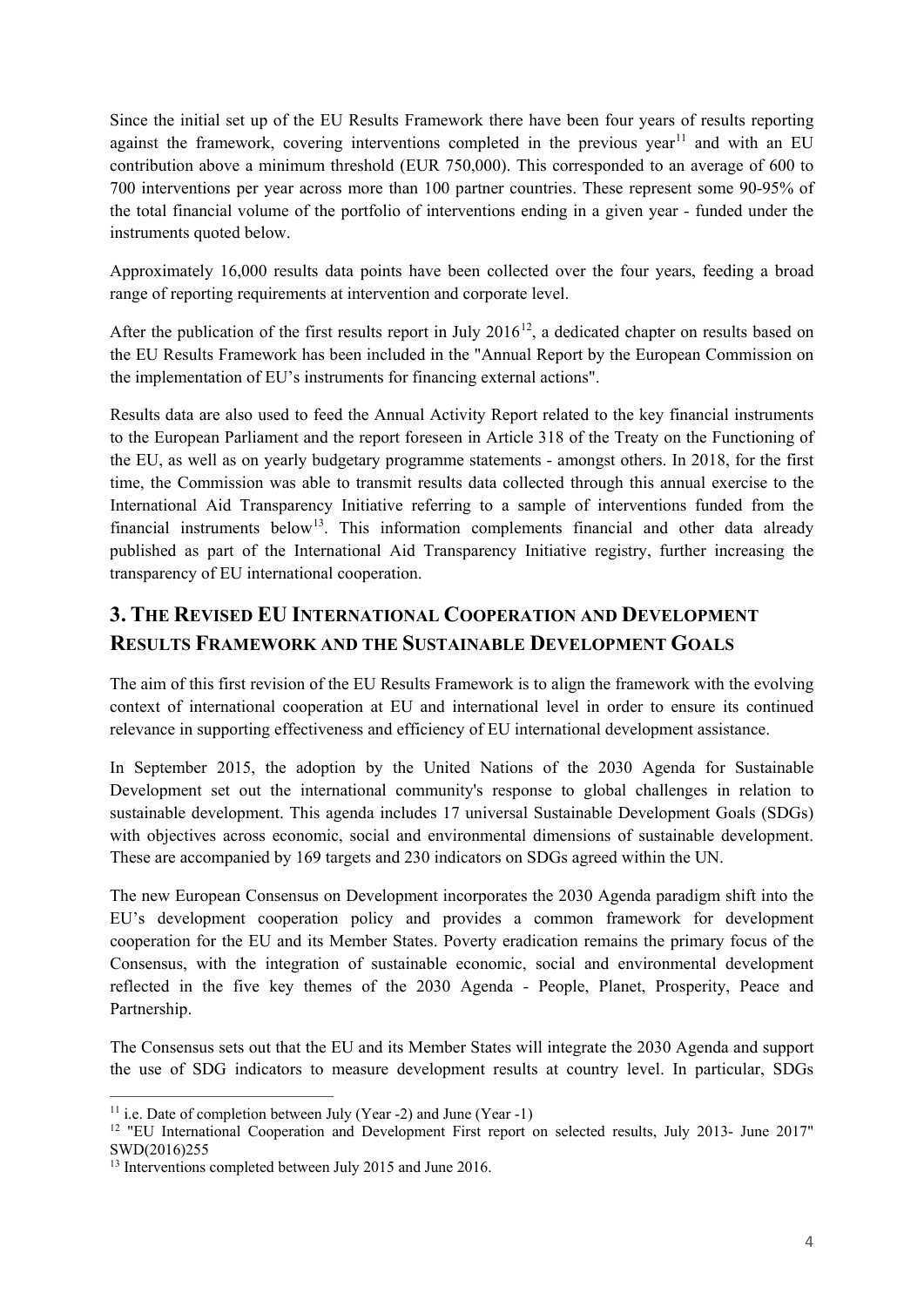indicators can foster and facilitate harmonised results reporting, including partner country level results frameworks, where they exist<sup>[14](#page-6-0)</sup>; thus supporting the efforts of the EU in boosting the statistical capacity of developing countries, including on the production and analysis of data to inform policy and  $decision-making<sup>14</sup>$ .

Anchoring the EU Results Framework around the SDGs should facilitate further progress towards a common approach for measuring and communicating the results of the EU development policy and that of its Member States<sup>[15](#page-6-1)</sup>. The revised EU Results Framework should also facilitate, further to the invitation by Council, the EU and its Member States pursue of common approaches for measuring and communicating results in Joint Programming<sup>16</sup>. Moreover, the SDGs provide a better context to articulate EU efforts with those of other actors, including not only Member States but also other international donors $^{17}$ , thereby enhancing development effectiveness.

In addition, given that partner countries are updating their national systems towards SDG implementation, the use of SDG indicators in the EU Results Framework also contributes to the general development effectiveness objective of making use of data produced by national statistical, monitoring and evaluation systems to the greatest extent possible, including in the context of their own development strategies $^{18}$ .

Overall, this approach will enhance the role of the results framework as an essential element of the architecture contributing to an effective implementation and a consistent communication of the EU contribution to progress towards SDGs in partner countries. The revised EU Results Framework content consists of a set of related result statements, which are based on the Consensus implementing the 2030 Agenda.

The revised EU Results Framework aims to serve both as a communication tool for reporting on results and as a means to improve practices in implementing the EU development policy<sup>[19](#page-6-5)</sup>.

In addition, the revised EU Results Framework will continue to be used to improve accountability and transparency. As part of this review, ongoing interventions will also be included for the results reporting against the EU Results Framework as of 2018 (see section 6 below). This will allow for more up to date information on the performance of such interventions vis-à-vis their expected results and further reinforce the capacity of the EU Results Framework to support internal management decisions at all levels.

## **4. COVERAGE AND STRUCTURE**

In terms of coverage, the revised EU Results Framework will continue to aggregate results of interventions funded by the following external assistance financing instruments: the European Development Fund (EDF), the Development Cooperation Instrument (DCI), the programmable part of the Instrument contributing to Stability and Peace  $(IcSP)^{20}$ , the European Instrument for Democracy

<sup>1</sup> 

<span id="page-6-1"></span>

<span id="page-6-2"></span>

<span id="page-6-0"></span><sup>&</sup>lt;sup>14</sup> The New European Consensus on Development, paragraphs 119 and 121.<br><sup>15</sup> 2015 Council conclusions, paragraph 10.<br><sup>16</sup> 2015 Council conclusions, paragraph 10.<br><sup>17</sup> 2014 Council conclusions, paragraph 2, and 2015 Counci

<span id="page-6-4"></span><span id="page-6-3"></span>

<span id="page-6-5"></span>

<span id="page-6-6"></span>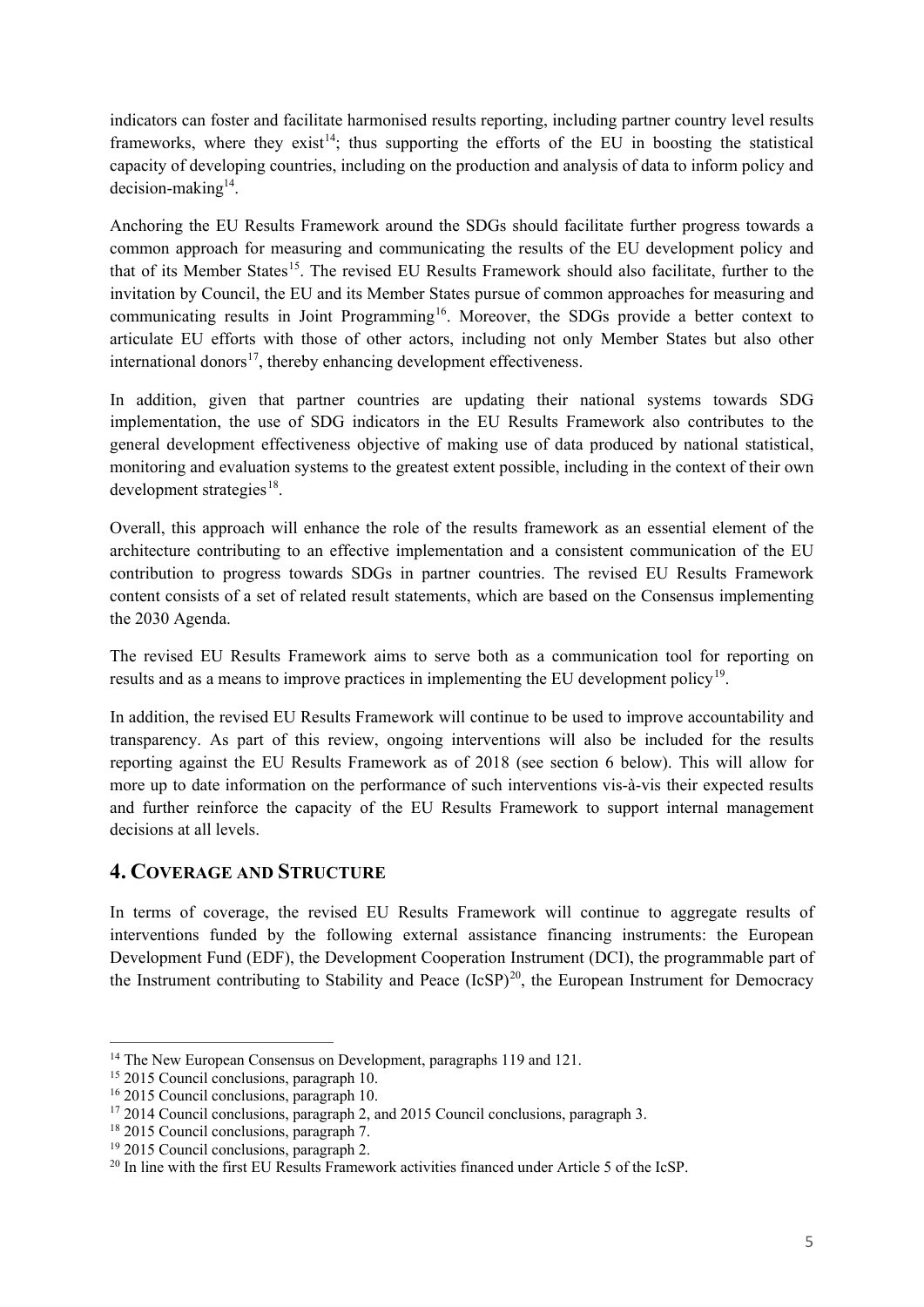and Human Rights (EIDHR), the Instrument for Nuclear Safety Cooperation and the Instrument for Greenland; as well as the European Neighbourhood Instrument (ENI).

The revised EU Results Framework maintains the broad three-level results functional structure of the first framework and it is now organised around the 17 Sustainable Development Goals. Figure 2 below presents the revised structure of the EU Results Framework.

Level 1 continues to track development progress in partner countries: i.e. the medium/long term development impact achieved in partnership and collaboration with partner governments, donors and other development actors including the private sector and civil society. Such progress is, by nature, slow and impacts reported at this level are not intended to directly assess the performance of EU international cooperation, but rather give the operational context in which EU external assistance is provided.

Level 2 focuses on development outcomes and outputs to which EU funded interventions contributed to in collaboration with partner governments and other funding providers. It is at this level that results, most relevant for internal decision-making, accountability, communication and lesson learning are aggregated at the corporate level.

Level 3 focuses on policy priority mainstreaming as measured by budgetary commitments directed towards specific priorities (e.g. human development, gender, nutrition). Indicators on overall organisational performance previously included in the first EU Results Framework were not easily understandable by the public, and were already reported on regularly and published as part of a more comprehensive set of Key Performance Indicators in the Annual Activity Report of the Directorate-General for International Cooperation and Development. In order to avoid duplications and partial reporting, level 3 now focuses on the mainstreaming of policy priorities only.



**Figure 2 – The revised structure of the EU Results Framework: three levels**

## **5. RESULTS AND INDICATORS**

The revised EU Results Framework now incorporates results statements to articulate the key EU international cooperation objectives, as reflected in the Consensus. Results are aligned with SDGs and correspond to the relative distribution of the EU financial commitments in the context of the current multi-annual financial framework.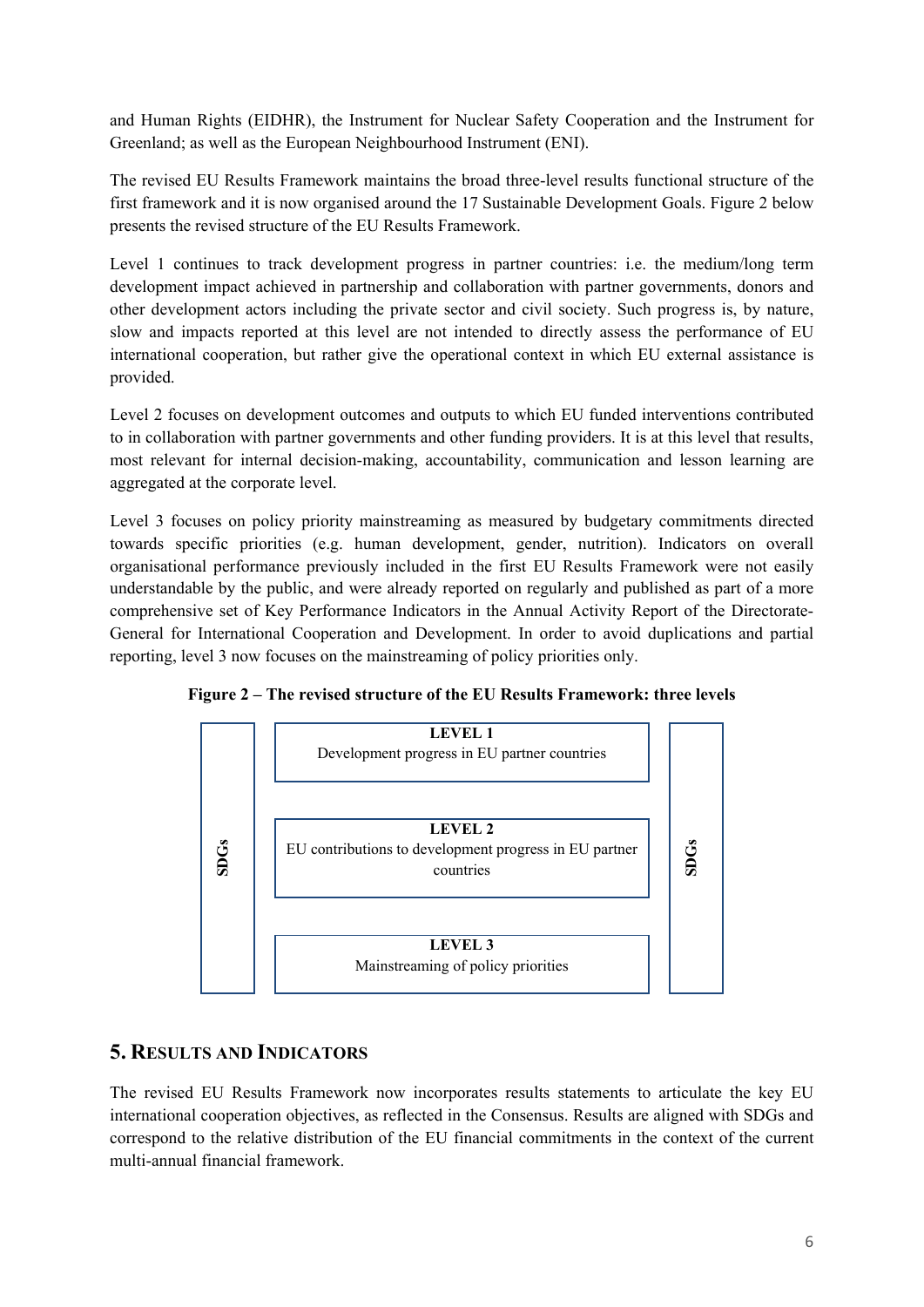While the results statements provide clearer coherence between the objectives of EU funded interventions (level 2) and the development challenges (level 1), direct and quantifiable causal links between levels 1 and 2 cannot be assumed. This is also due to the fact that results data are aggregated from a diverse range of countries where the highly complex causal relationships may vary and can be context specific. In fact, in a few cases indicators selected at level 1 and 2 address complementary aspects of the same result statement. The revised list of results and corresponding indicators is presented in Annex 2.

The results framework now comprises a total of 26 results statements across levels 1 and 2. Each results statement has one or more associated indicators for its measurement. The revised EU Results Framework now includes 31 level 1 indicators, 30 level 2 indicators and 10 level 3 indicators making a total of 71 indicators.

The first version of the EU Results Framework has 77 indicators out of which 40 have been retained in this revised version. The reduction in the number of indicators ensures greater manageability of the tool, while retaining a significant number of indicators from the first EU Results Framework will increase coherence in the Commission's results reporting across the years.

At level 1, indicators have been selected mainly amongst SDG indicators classified as Tier  $I^{21}$  $I^{21}$  $I^{21}$  to ensure data availability and present partner countries' progress towards the SDGs. For a few results, with no available SDG indicators, alternative internationally agreed indicators have been selected.

At level 2, indicators have been retained from the first EU Results Framework whenever relevant. Additional ones were sought from indicators currently monitored and reported by other donors, EU implementing partners and partner countries. This aims to reduce the reporting burden for all stakeholders involved and enhance harmonisation.

The list of indicators for level 2 strikes a balance between the need to reflect policy orientations and the ability to report on the results generated by EU funded interventions. EU financial commitments taken in a given year translate into concrete interventions on the ground with a certain time lag. Results are then generated by such interventions in the course of their implementation, mostly towards the end. This implies that in some EU priority areas where financial commitments have been only taken recently, significant results will be harvested only in the medium term (2-3 years). For these reasons, robust results and indicators corresponding to such areas will be included in the next revision of the EU Results Framework.

At level 3, the indicators selected are mainly policy mainstreaming indicators included in the first EU Results Framework with a few additions.

As with the first EU Results Framework, each indicator will be accompanied by a methodology note to ensure transparency and that data collected from the various sources are aggregated consistently. These notes will provide clear definitions, inclusion/exclusion criteria on intervention type and beneficiaries, etc. The underlying structure of the methodology notes has not changed and will

1

<span id="page-8-0"></span><sup>&</sup>lt;sup>21</sup> As of December 2017, SDG indicators are classified as Tier I. II and III according to availability of data and methodology for calculation (see<https://unstats.un.org/sdgs/iaeg-sdgs/tier-classification/> for further details). Tier I label guarantees that sound data are available and are regularly produced by countries for at least 50 per cent of countries and of the population in every region where the indicator is relevant.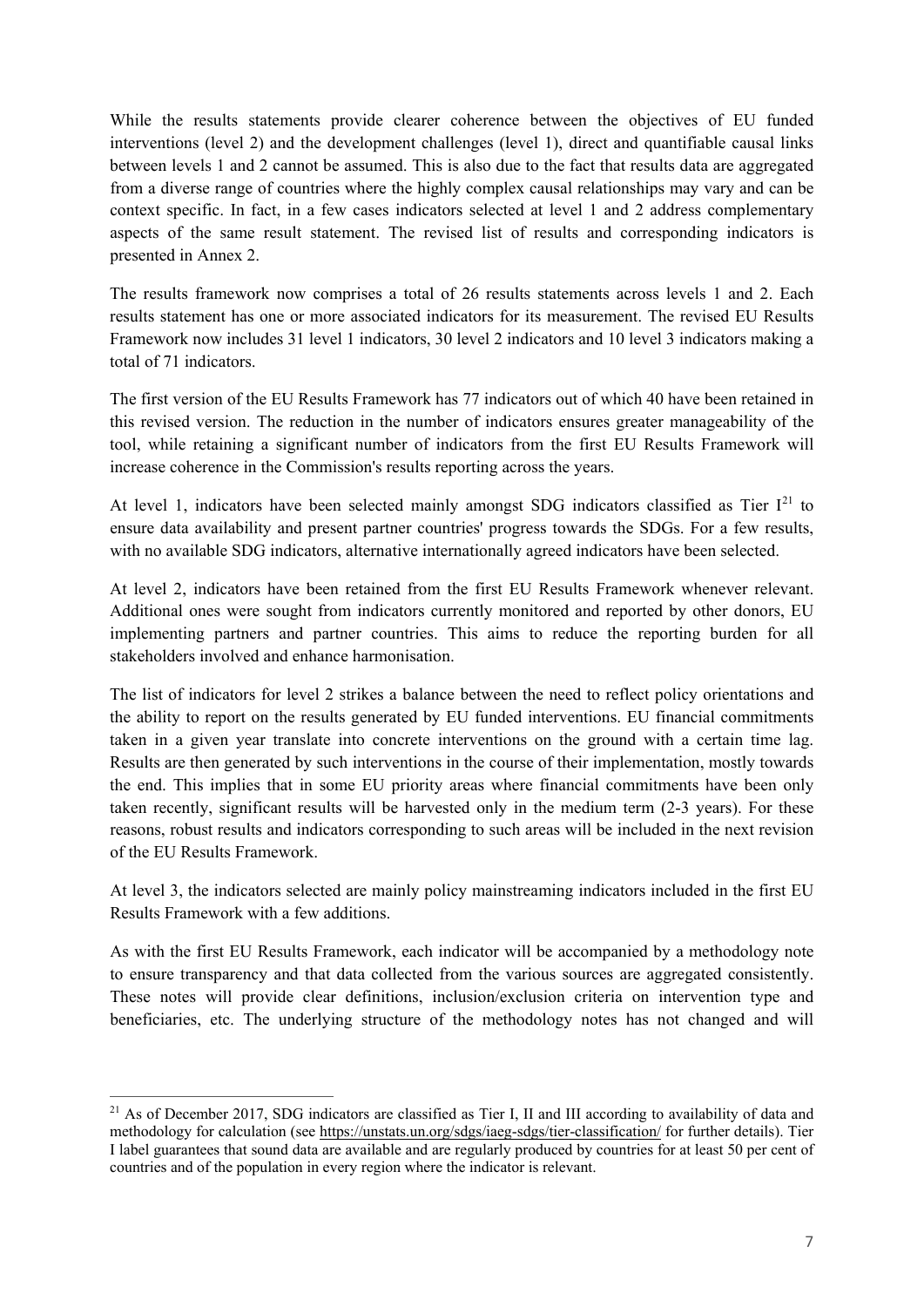continue to be published on the Capacity 4Dev webpage<sup>22</sup>. The template will follow a similar format to the one currently used (see Annex 3 for an example).

All level 1 and 2 indicators will be sex disaggregated where appropriate<sup>23</sup>. Depending on their availability and relevance, the Commission will aim to collect other relevant disaggregation data (e.g. age, income, disabilities, region, etc.) depending on its feasibility. The methodology notes also provide further guidance on the most relevant disaggregation.

## **6. DATA COLLECTION: REPORTING ON ONGOING INTERVENTIONS**

Results data collection will follow similar procedures for indicators at levels 1 and 3, while at level 2, results data collection will be stepped up, switching from results reporting based on a sample of completed interventions towards a sample of ongoing ones.

Level 1 indicators will be measured and reported across relevant non-EU countries with data drawn from international data sources. To ensure transparency and data comparability, the Commission will take the most appropriate regional aggregates directly from the international databases and minimise carrying out its own aggregation calculations as much as possible.

Concerning level 2 indicators, as of 2018 results data collection will be based on a sample of ongoing interventions, thus enhancing the reporting on interventions financed under the current Multi-annual Financial Framework (2014-2020) aligned with the Council Conclusions to SWD 2015(80). This represents a substantial step forward in the Commission's monitoring and reporting systems, enhancing the use of results data to inform decision-making at all levels – from intervention to corporate – and improve learning.

A pilot study conducted in 2017 on a sample of 200 interventions showed a higher availability of results data in progress reports submitted by implementing partners compared to the situation recorded in 2014[24.](#page-9-2) Such greater availability of data supports the transition towards ongoing results reporting. However, it has to be borne in mind that harvesting results earlier in the implementation of an intervention will imply lower figures compared to numbers recorded at completion. This will have to be clearly explained in the communication to the public.

For 2018, the sample of ongoing interventions will have to be kept at a manageable size due to the lack of a dedicated IT system. With the production of the IT operational platform OPSYS, the scope of reporting will be gradually expanded in the coming years.

In addition to yearly figures, cumulative values will be reported for level 2 indicators. For those indicators common to the first EU Results Framework, the baseline year will remain 2014, while for the newly introduced indicators the baseline year will be 2018.

Data for level 3 indicators are drawn primarily from existing internal monitoring systems dedicated to financial and administrative follow-up.

1

<span id="page-9-0"></span><sup>22</sup> <https://europa.eu/capacity4dev/eu-rfi>

<span id="page-9-1"></span> $23$  For level 1 indicators the sex disaggregation will be provided if the associated SDG indicator also tracks sex disaggregation.

<span id="page-9-2"></span><sup>&</sup>lt;sup>24</sup> As stated in the SWD 2015(80), the low availability of results at the time was at the basis of the Commission's decision to start reporting based on a sample of completed interventions.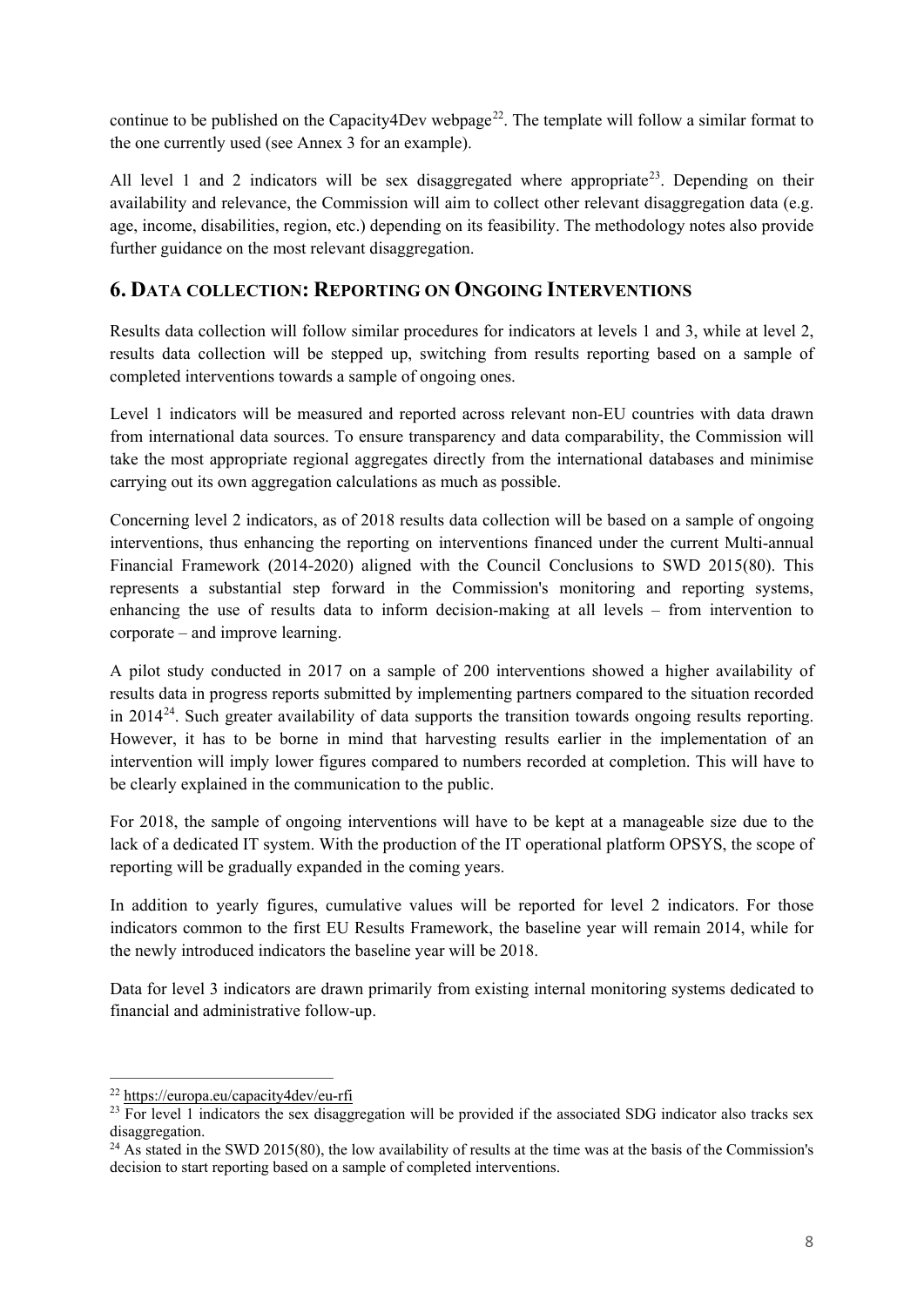In line with the principles of aid effectiveness and effective development co-operation that put a strong focus on building partnerships and country ownership, level 2 indicators continue to be reported on a contribution basis. This means the overall results the EU achieves jointly with our partners (including country governments) are reported, rather than just the results linked to the share of funding provided by the EU.

## **7. INSTITUTIONAL PLANNING AND REPORTING ON RESULTS**

The revised EU Results Framework will allow for enhanced reporting of interventions financed under the current multi-annual financial framework (2014-2020) and, in view of its coherence with the SDGs and the Consensus, it will represent a basis to report on interventions to be financed under the forthcoming multi-annual financial framework (from 2021 onwards) and to showcase the EU contribution to progress towards SDGs in partner countries.

The revised EU Results Framework should also provide useful information for the purpose of the future joint synthesis report on the Consensus including the impact of their actions in support of the 2030 Agenda in developing countries, to be produced in 2019 and every four year thereafter as a contribution to EU reporting to the UN High Level Political Forum on Sustainable Development<sup>[25](#page-10-0)</sup>.

The revised EU Results Framework serves as a basis for results reporting of the relevant indicators included in the Strategic and Management Plans of the Commission's Directorate-General for International Cooperation and Development and enhances results reporting for Directorate-General for Neighbourhood and Enlargement Negotiations.

The reporting and publication of the EU Results Framework results will continue to be part of the "Annual Report on the implementation of the European Union's instruments for financing external actions" every year<sup>[26](#page-10-1)</sup>. It is also expected to feed into institutional reporting exercises such as the Annual Activity Report as well as yearly budgetary programme statements – amongst others - thus allowing for increased efficiency and effectiveness in the Commission's reporting duties.

In early 2018, results collected from EU funded interventions that ended between July 2015 and June 2016 were published in the International Aid Transparency Initiative Registry. This effort will continue with the results data being collected as of 2018 and complement the financial and other data already published as part of the International Aid Transparency Initiative Registry, further increasing transparency of EU international cooperation.

The EU results framework will continue to be regularly refined and reviewed, as requested by Council conclusions<sup>[27](#page-10-2)</sup>, making use of lessons learnt.

1

<span id="page-10-1"></span><span id="page-10-0"></span><sup>&</sup>lt;sup>25</sup> The New European Consensus on Development, paragraph 120.<br><sup>26</sup> The latest report can be found at [https://ec.europa.eu/europeaid/2017-annual-report-implementation-european](https://ec.europa.eu/europeaid/2017-annual-report-implementation-european-unions-instruments-financing-external-actions-2016_en)unions-instruments-financing-external-actions-2016 en . The latest results brochure can be found at [https://ec.europa.eu/europeaid/eu-international-cooperation-and-development-results-2016\\_en](https://ec.europa.eu/europeaid/eu-international-cooperation-and-development-results-2016_en)

<span id="page-10-2"></span> $\frac{27}{2014}$  Council conclusions, paragraph 6, and 2015 Council conclusions, paragraph 5.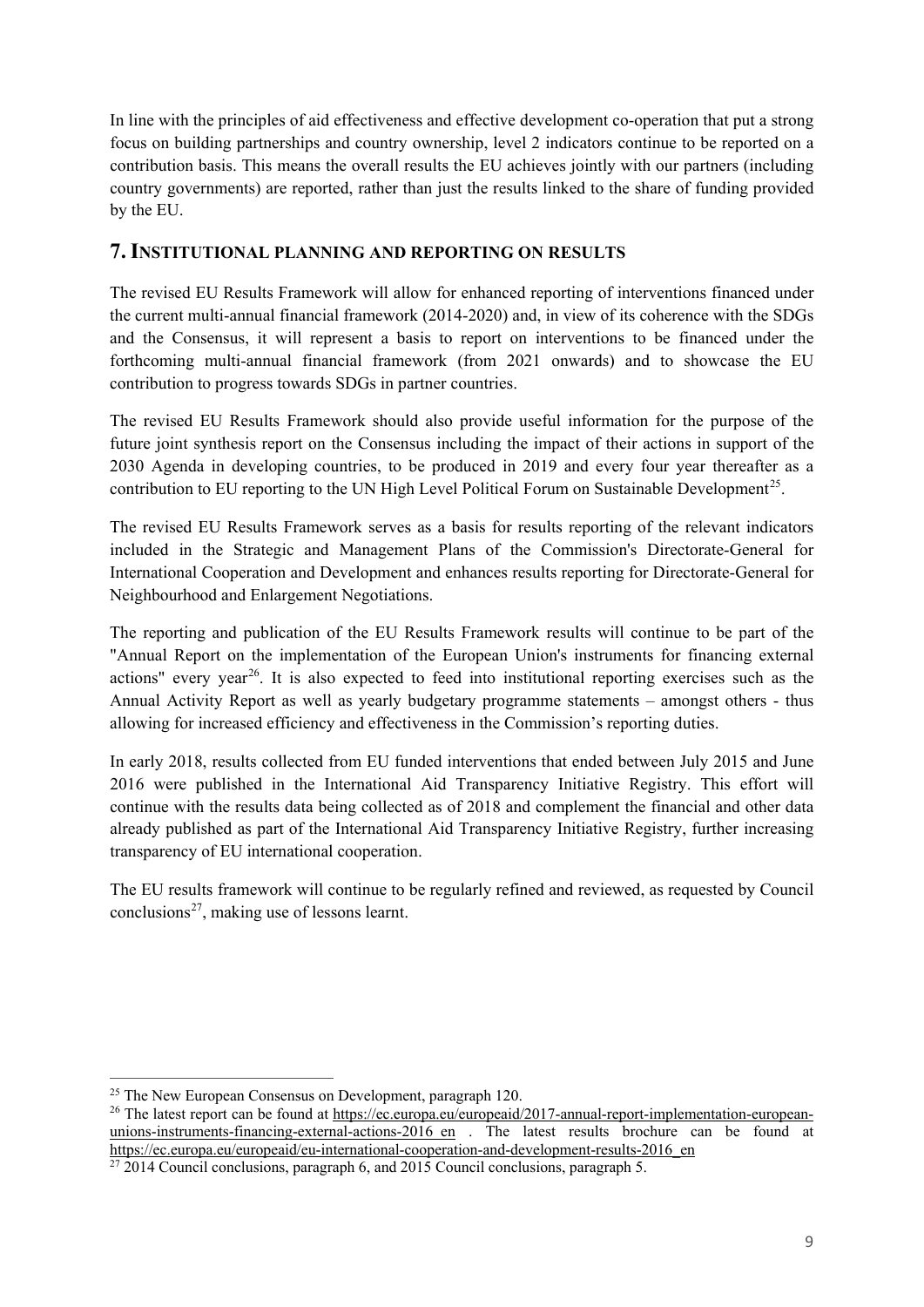# **ANNEX 1 - TERMINOLOGY**

The terminology *input-activity-output-outcome-impact* used in the present Staff Working Document corresponds to the internationally practised OECD-DAC results terminology and is used consistently throughout this Staff Working Document. Definitions are provided below.

### **OECD DAC Terminology**



**Inputs** refer to the resources provided. Examples of inputs: expenditure, staff.

**Activities** refer to the activities which turn inputs into outputs. Examples of indicators: training conducted, legislation drafted.

**Outputs** describe the infrastructure, goods and services delivered. These can often be directly linked to donorfunded assistance. Examples of output indicators: number of teachers trained, proportion of citizens who are aware how to access the legal system, number of health clinics equipped, number of people assisted by emergency food interventions.

**Outcomes** refer to medium term effects and tend to focus on the changes in behaviour resulting from intervention outputs. EU funded interventions will contribute to these changes. Examples of outcome indicators: percentage of births attended by skilled health personnel, number of human rights violations reported in local media, prevalence of under-weight children under 5 years of age.

**Impact** is the broader, longer-term change, which will stem from a number of interventions by the partner government, development partners and other actors on which EU funded interventions will have indirect influence. Examples of impact indicators: proportion of population living below the poverty line, under-five mortality rate.

**Indicators** describe what is to be measured. They can be either qualitative or quantitative.

Examples are: maternal mortality rate; status of legal framework guaranteeing universal pensions

**Targets** and milestones specify the planned direction for progress. They should be specific, measurable, achievable, realistic and time-bound (SMART).

An example is: 80% of under-one year old children in Kenya are fully immunised by December 2015

**Baselines** give the starting point (current value of indicator) and are required in order to be able to set meaningful targets.

An example is: in 2013 five out of eight hospitals in the intervention area did not have a formal complaints procedure in place.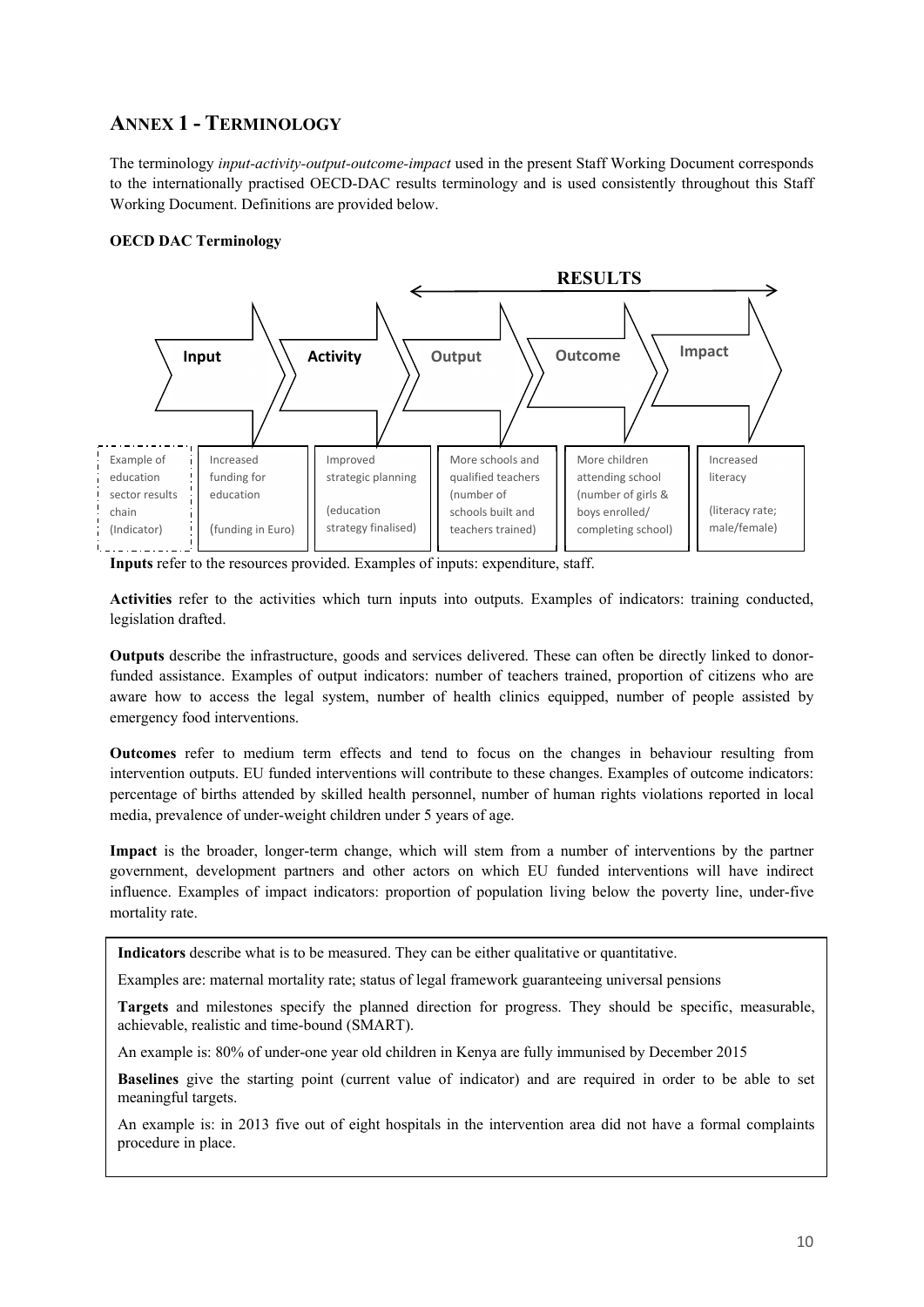# <span id="page-12-0"></span>**ANNEX 2 – THE REVISED EU RESULTS FRAMEWORK**

## **Table 2.1 – Revised Level 1 and 2 results statements and indicators**

**\*** : indicators marked with an asterisk are fully or partially included in the first EU Results Framework

| <b>Sustainable Development Goals</b>                                                                                                                                    | Results statement <sup>28</sup>                                                | L1 - Development progress in EU<br>partner countries                                                                                                                    | L2 - Outputs and outcomes from EU<br><b>interventions</b>                                                                             |
|-------------------------------------------------------------------------------------------------------------------------------------------------------------------------|--------------------------------------------------------------------------------|-------------------------------------------------------------------------------------------------------------------------------------------------------------------------|---------------------------------------------------------------------------------------------------------------------------------------|
| SDG1                                                                                                                                                                    | Eradicate poverty, leaving no-one behind<br>(1,22)                             | 1.1 - *SDG 1.1.1 Proportion of<br>population below the international<br>poverty line                                                                                    | n/a                                                                                                                                   |
|                                                                                                                                                                         | Pursue an end to hunger and<br>undernutrition and systematically               | 1.2- SDG 2.1.2 Prevalence of moderate<br>or severe food insecurity in the<br>population                                                                                 | 2.1 - *Number of food insecure people<br>receiving EU assistance                                                                      |
| integrate resilience in all actions (22, 24,<br>38, 55)<br>SDG <sub>2</sub><br>Support sustainable agriculture and<br>fisheries, especially for smallholders<br>(55,56) | 1.3 - *SDG 2.2.1 Prevalence of stunting<br>among children under 5 years of age | 2.2 - *Number of women of reproductive<br>age, adolescent girls and children under 5<br>reached by nutrition related interventions<br>supported by the EU               |                                                                                                                                       |
|                                                                                                                                                                         | 1.4 - Value added of agriculture as % of                                       | 2.3 - Number of smallholders reached<br>with EU supported interventions aimed<br>to increase their sustainable production,<br>access to markets and/or security of land |                                                                                                                                       |
|                                                                                                                                                                         |                                                                                | GDP (WDI data)                                                                                                                                                          | 2.4 - *Agricultural and pastoral<br>ecosystems where sustainable<br>management practices have been<br>introduced with EU support (ha) |

 $\overline{a}$  $28$  The relevant paragraph(s) or reference(s) from the New European Consensus on Development are quoted in parentheses.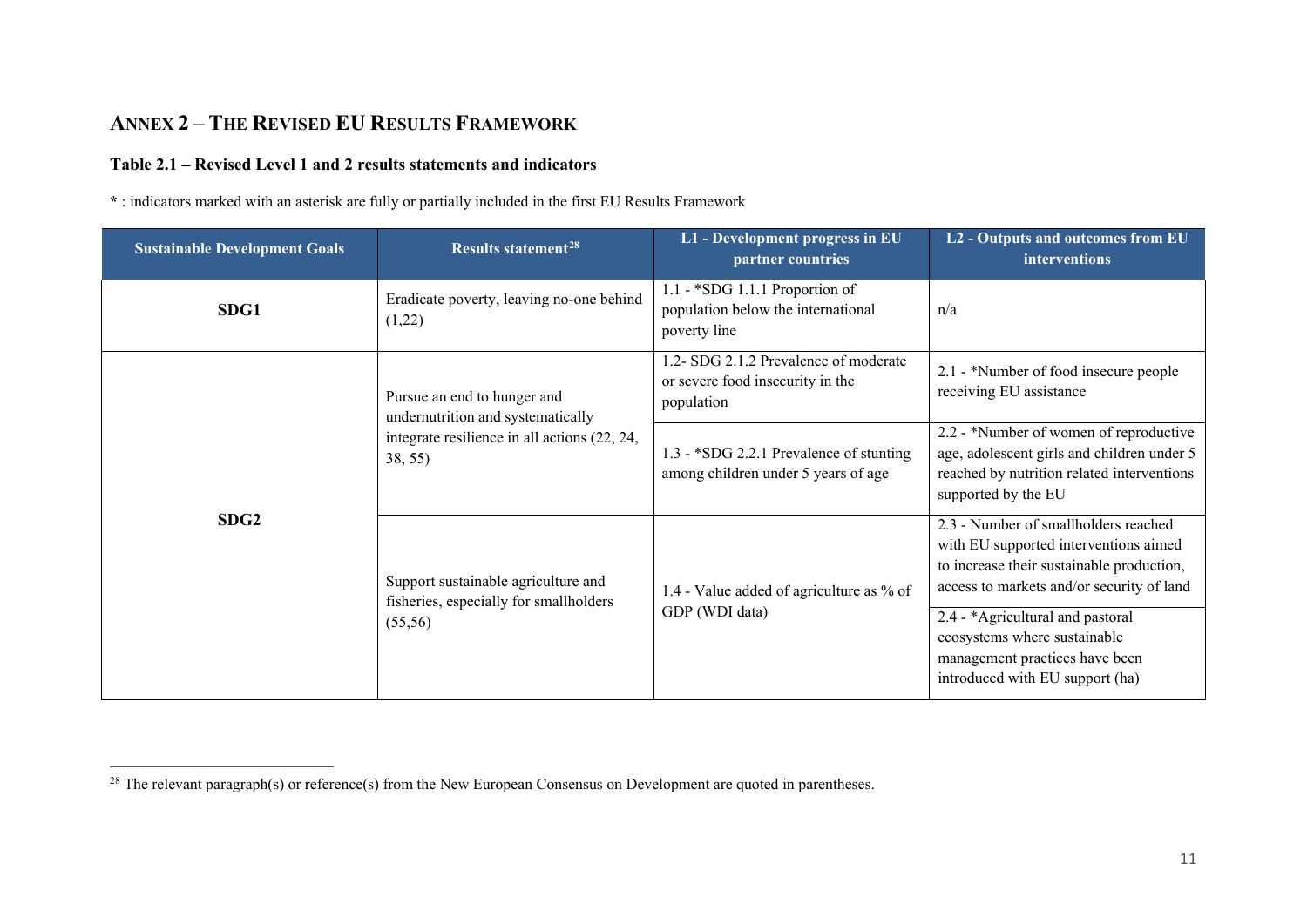| <b>Sustainable Development Goals</b> | <b>Results statement<sup>28</sup></b>                                                                                                                                      | L1 - Development progress in EU<br>partner countries                                                                                                                                        | L2 - Outputs and outcomes from EU<br>interventions                                                                                                                             |
|--------------------------------------|----------------------------------------------------------------------------------------------------------------------------------------------------------------------------|---------------------------------------------------------------------------------------------------------------------------------------------------------------------------------------------|--------------------------------------------------------------------------------------------------------------------------------------------------------------------------------|
| SDG3                                 | Build strong, good-quality and resilient<br>health systems, providing equitable<br>access to health services and universal<br>health coverage $(22, 27)$                   | 1.5 - SDG 3.8.1 Universal Health<br>Coverage (UHC) index                                                                                                                                    | 2.5 - *Number of 1-year olds fully<br>immunised with EU support                                                                                                                |
|                                      | Universal access to quality and<br>affordable comprehensive sexual and<br>reproductive health information and<br>services, including for access to family<br>planning (34) | 1.6 - SDG3.7.2 Adolescent birth rate per<br>1,000 adolescents aged 15-19 years                                                                                                              | 2.6 - *Number of women of reproductive<br>age using modern contraception methods<br>with EU support                                                                            |
| SDG4                                 | Support inclusive lifelong learning and<br>equitable quality education (28)                                                                                                | 1.7 - *Literacy rate of 15-24 year-olds                                                                                                                                                     | 2.7 - *Number of students enrolled in<br>education with EU support: a) primary<br>education, b) secondary education                                                            |
| SDG5                                 | Elimination of all forms of<br>discrimination against women and girls<br>(33)                                                                                              | 1.8 - *SDG 5.5.1 Proportion of seats held<br>by women in national parliaments                                                                                                               | Disaggregation of other indicators<br>especially noting the number of women<br>directly benefiting from legal aid<br>interventions supported by the EU<br>disaggregated by age |
| SDG6                                 | Improved access to water, sanitation and<br>hygiene $(24, 25)$                                                                                                             | $1.9 - *SDG 6.1.1$ Proportion of<br>population using safely managed<br>drinking water services<br>1.10 - *SDG 6.2.1 Proportion of<br>population using safely managed<br>sanitation services | 2.8 - Number of individuals with access<br>to improved drinking water source and/or<br>sanitation facility with EU support                                                     |
| SDG7                                 | Improved access to energy for all, and<br>increased energy efficiency and<br>renewable energy generation (box p23,                                                         | 1.11 - *SDG 7.1.1 Proportion of<br>population with access to electricity                                                                                                                    | 2.9 - *Number of individuals with access<br>to electricity with EU support through: a)<br>new access, b) improved access                                                       |
|                                      | 25)                                                                                                                                                                        | 1.12 - SDG 7.2.1 Renewable energy<br>share in the total final energy                                                                                                                        | 2.10- Renewable energy generation                                                                                                                                              |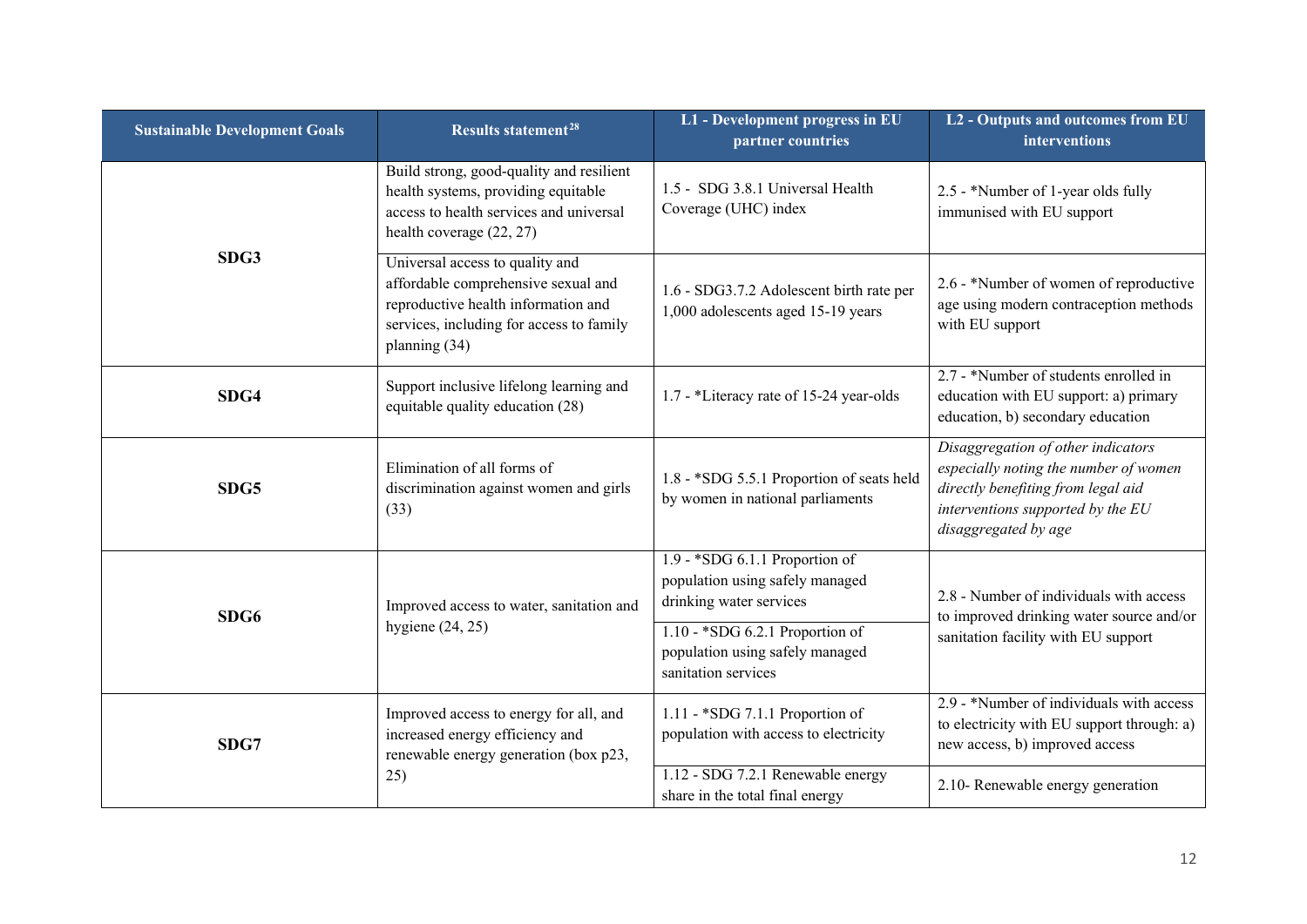| <b>Sustainable Development Goals</b> | Results statement <sup>28</sup>                                                                                                                         | L1 - Development progress in EU<br>partner countries                                                                                                             | L2 - Outputs and outcomes from EU<br>interventions                                                                                                |
|--------------------------------------|---------------------------------------------------------------------------------------------------------------------------------------------------------|------------------------------------------------------------------------------------------------------------------------------------------------------------------|---------------------------------------------------------------------------------------------------------------------------------------------------|
|                                      |                                                                                                                                                         | consumption                                                                                                                                                      | capacity installed (MW) with EU support                                                                                                           |
|                                      | Promote an economic transformation that<br>creates decent jobs and increases<br>productive capacity (47)                                                | 1.13 - *SDG 8.1.1 Annual growth rate of<br>real GDP per capita<br>1.14-*SDG 1.1.1 Proportion of employed<br>population below the international<br>poverty line   | 2.11 - Number of jobs<br>supported/sustained by the EU                                                                                            |
|                                      | Improved economic governance,<br>business environments, contribute to                                                                                   | 1.15 - World Bank Doing Business<br>distance to the frontier score                                                                                               | 2.12 - Number of countries supported by<br>the EU to strengthen investment climate                                                                |
| SDG8                                 | scaling-up private and public<br>investments, including addressing the<br>MSME financing gap (box p25, 48)                                              |                                                                                                                                                                  | 2.13 - *Number of beneficiaries with<br>access to financial services with EU<br>support: a) firms, b) individuals                                 |
|                                      | Promote trade and regional integration<br>(52)                                                                                                          | 1.16 - * Export of goods and services as<br>percentage of GDP                                                                                                    | 2.14 - *Number of quality schemes<br>adopted by economic operators with EU<br>support                                                             |
|                                      | Meet the specific needs of youth,<br>particularly young women and girls, by<br>increasing quality employment and<br>entrepreneurship opportunities (32) | 1.17 - SDG 8.6.1 Proportion of youth<br>(aged 15-24 years) not in education,<br>employment or training                                                           | 2.15 - *Number of people who have<br>benefited from institution or workplace<br>based VET/skills development<br>interventions supported by the EU |
| SDG9                                 | Support the development of sustainable,<br>low-emission, interconnected and secure<br>mobility and transport networks (58)                              | 1.18 - SDG 9.1.2 - Passenger and freight<br>volumes on roads                                                                                                     | 2.16 - *Total length of road supported by<br>the EU through a) construction, b)<br>rehabilitation, c) maintenance (kms)                           |
| <b>SDG10</b>                         | Reduce inequality of outcomes and<br>promote equal opportunities for all (36)                                                                           | $1.19 - *SDG$ 10.1.1 Growth rates of<br>household expenditure or income per<br>capita among the bottom 40 per cent of<br>the population and the total population | 2.17 - Number of migrants, forcibly<br>displaced people or individuals from host<br>communities protected or assisted with<br>EU support          |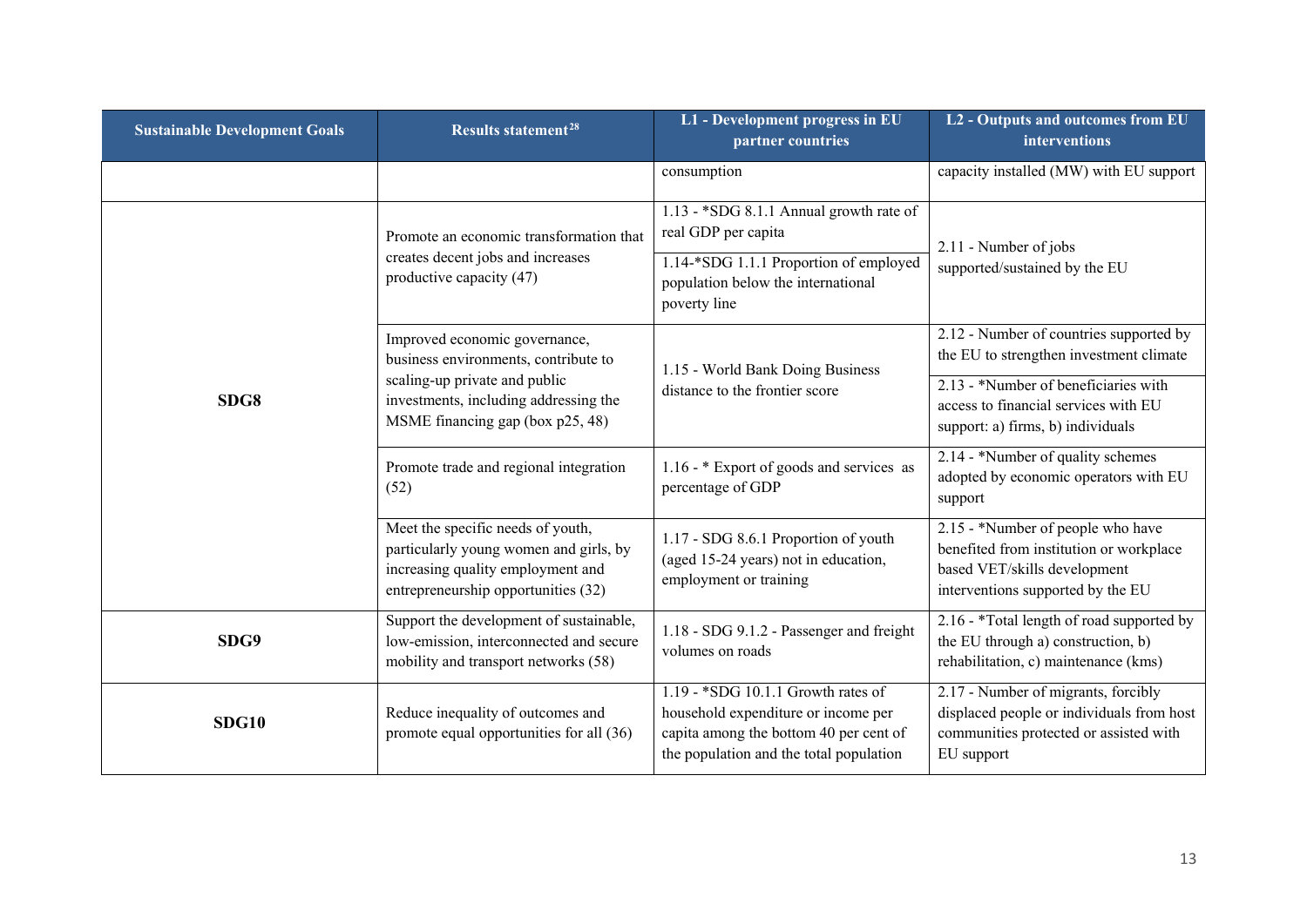| <b>Sustainable Development Goals</b> | Results statement <sup>28</sup>                                                                                                                                                                                              | L1 - Development progress in EU<br>partner countries                                                                                                                                   | L2 - Outputs and outcomes from EU<br>interventions                                                                                                                   |
|--------------------------------------|------------------------------------------------------------------------------------------------------------------------------------------------------------------------------------------------------------------------------|----------------------------------------------------------------------------------------------------------------------------------------------------------------------------------------|----------------------------------------------------------------------------------------------------------------------------------------------------------------------|
|                                      | Step up efforts to mitigate the impact of<br>forced displacement and to promote the<br>better management of migration in<br>partners countries in all its aspects (41)                                                       | 1.20 - Number of refugees and asylum-<br>seekers of concern to the UNHCR by<br>situation                                                                                               | 2.18 -Number of migration management<br>or forced displacement strategies or<br>policies a) developed/revised, or b) under<br>implementation with EU support         |
| <b>SDG11</b>                         | Build cities resilience to shocks and<br>harness opportunities for low-emission<br>and climate resilient economy (60)                                                                                                        | 1.21 -* SDG 11.5.2: Direct economic loss<br>in relation to global GDP, damage to<br>critical infrastructure and number of<br>disruptions to basic services, attributed to<br>disasters | 2.19 - *Number of countries and cities<br>with climate change and/or disaster risk<br>reduction strategies: a) developed, b)<br>under implementation with EU support |
| <b>SDG12</b>                         | Promote resource efficiency and<br>sustainable consumption and production<br>(43)                                                                                                                                            | 1.22 - SDG 12.2.2: Domestic material<br>consumption, domestic material<br>consumption per capita, and domestic<br>material consumption by GDP                                          | 2.20 - *Number of Micro, Small and<br>Medium Enterprises applying<br>Sustainable Consumption and Production<br>practices with EU support                             |
| <b>SDG13</b>                         | Implement the 2030 Agenda and the<br>Paris Climate Change Agreement<br>through coordinated and coherent action<br>that promote resilience, reduce climate<br>risk, and contribute to reduce greenhouse<br>gas emissions (45) | 1.23 - SDG 9.4.1 CO2 emission per unit<br>of value added                                                                                                                               | 2.21 - Greenhouse Gas (GHG) emissions<br>avoided (tonnes CO2eq) with EU support                                                                                      |
| <b>SDG14</b>                         | Promote the protection and restoration of<br>marine ecosystems and the sustainable<br>management of ocean resources (44)                                                                                                     | 1.24 - SDG 14.5.1: Coverage of<br>protected areas in relation to marine<br>areas                                                                                                       | 2.22 – Marine areas under a) protection,<br>b) sustainable management with EU<br>support $(km^2)$                                                                    |
| <b>SDG15</b>                         | Support the conservation and sustainable<br>management and use of natural<br>resources, biodiversity and ecosystems<br>(44)                                                                                                  | 1.25 - SDG 15.1.2 Proportion of<br>important sites for terrestrial and<br>freshwater biodiversity that are covered<br>by protected area.                                               | 2.23 - *Areas of terrestrial and<br>freshwater ecosystems under a)<br>protection, b) sustainable management<br>with EU support (ha)                                  |
| <b>SDG16</b>                         | Support accountable and transparent<br>institutions, inclusive, transparent and                                                                                                                                              | 1.26 - *Voice and Accountability score<br>(as measured by the World Bank                                                                                                               | 2.24 - *Number of countries supported<br>by the EU to conduct elections and/or                                                                                       |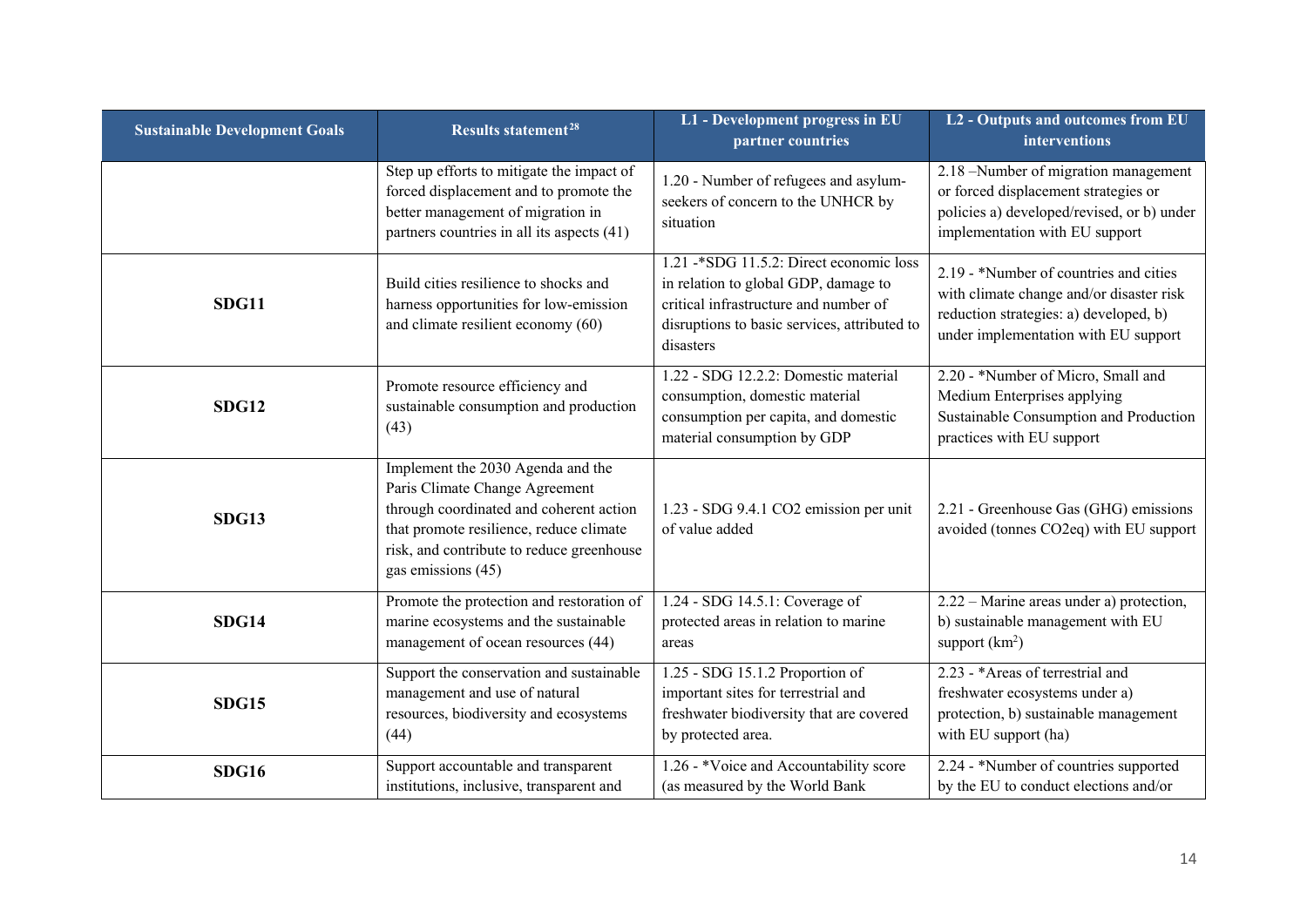| <b>Sustainable Development Goals</b> | Results statement <sup>28</sup>                                                                                                                               | L1 - Development progress in EU<br>partner countries                                                                                          | L2 - Outputs and outcomes from EU<br>interventions                                                                                                                                                                      |
|--------------------------------------|---------------------------------------------------------------------------------------------------------------------------------------------------------------|-----------------------------------------------------------------------------------------------------------------------------------------------|-------------------------------------------------------------------------------------------------------------------------------------------------------------------------------------------------------------------------|
|                                      | credible elections and a pluralist<br>democratic system (Box p32, 62)                                                                                         | Worldwide Governance indicators)                                                                                                              | improve their electoral process                                                                                                                                                                                         |
|                                      |                                                                                                                                                               | 1.27 – Government Effectiveness score<br>(as measured by the World Bank<br>Worldwide Governance indicators)                                   | 2.25 - Number of government policies<br>developed or revised with civil society<br>organisation participation through EU<br>support                                                                                     |
|                                      | Continued promotion of the universal<br>values of human rights for all, including<br>the support for enabling space for civil<br>society $(61, 62)$           | 1.28 - SDG 16.a.1 Existence of<br>independent national human rights<br>institutions in compliance with the Paris<br>Principles (A accredited) | 2.26 - Number of victims of human<br>rights violations directly benefiting from<br>assistance funded by the EU                                                                                                          |
|                                      | Support provision of fair justice,<br>including access to legal assistance. (Box<br>p32, 63)                                                                  | 1.29 - *Rule of Law score(as measured<br>by the World Bank Worldwide<br>Governance indicators)                                                | 2.27 - *Number of people directly<br>benefiting from legal aid interventions<br>supported by the EU                                                                                                                     |
|                                      | Improved human security and democratic<br>governance of the security sector, paying                                                                           | 1.30 - *SDG 16.1.1 Number of victims                                                                                                          | 2.28 - *Number of individuals directly<br>benefiting from EU supported<br>interventions that specifically aim to<br>support civilian post-conflict peace-<br>building and/or conflict prevention                        |
|                                      | special attention to countries in situation<br>of fragility or affected by conflict (66,68)                                                                   | of intentional homicide per 100,000<br>population                                                                                             | 2.29 - Number of state institutions and<br>non-state actors supported on security,<br>border management, countering violent<br>extremism, conflict prevention,<br>protection of civilian population and<br>human rights |
| SDG17                                | Strengthened domestic and other revenue<br>mobilisation, public expenditure<br>management and increased efficiency<br>and effectiveness of public expenditure | 1.31 - *SDG 17.1.1 Total government<br>revenue as a proportion of GDP, by<br>source                                                           | 2.30 - Number of countries supported by<br>the EU to strengthen revenue<br>mobilisation, public financial<br>management and/or budget transparency                                                                      |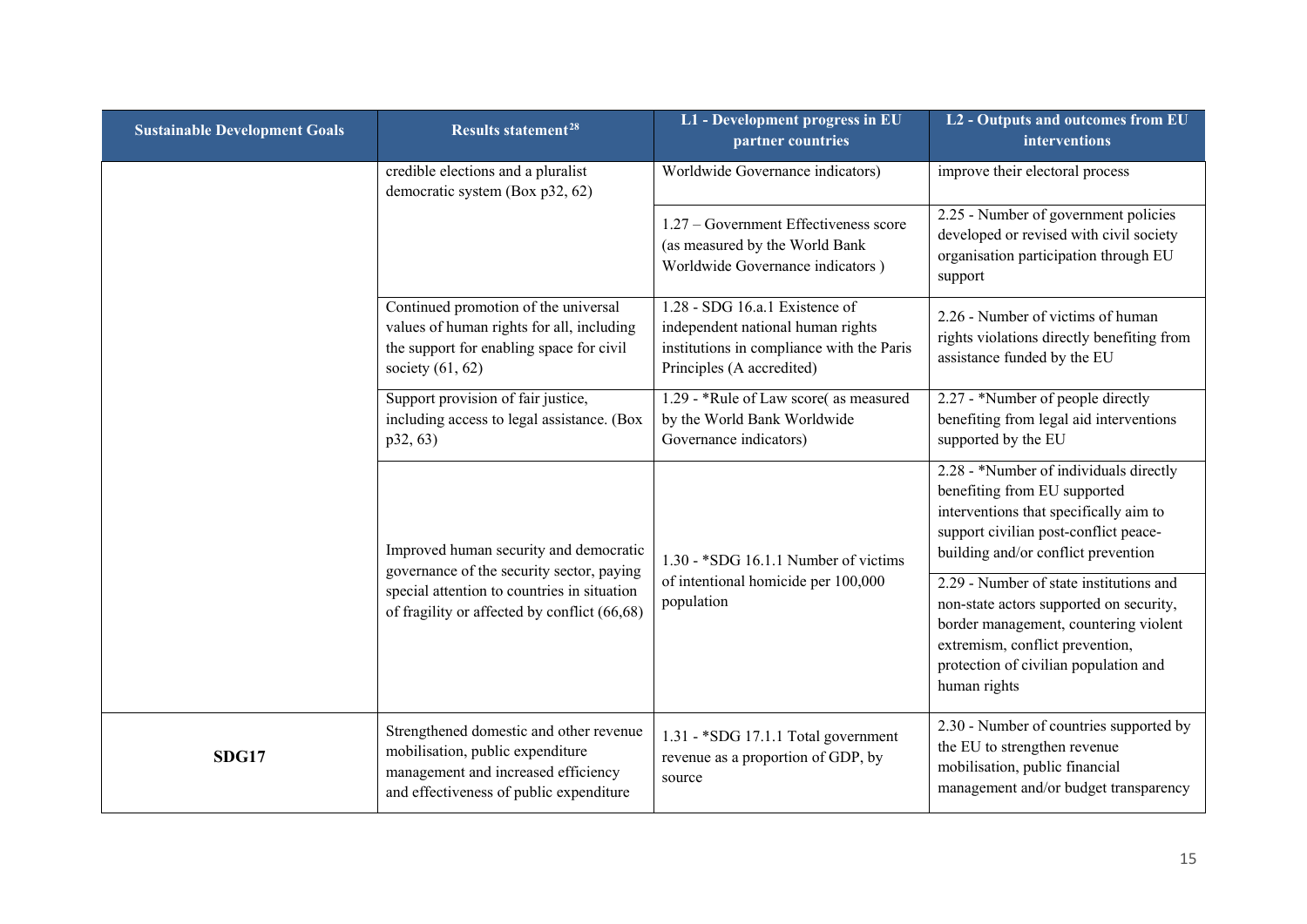| <b>Sustainable Development Goals</b> | Results statement <sup>28</sup>                   | L1 - Development progress in EU<br>partner countries | L2 - Outputs and outcomes from EU<br>interventions |
|--------------------------------------|---------------------------------------------------|------------------------------------------------------|----------------------------------------------------|
|                                      | in partner countries $(101, 85, \text{box } p49)$ |                                                      |                                                    |
|                                      |                                                   |                                                      |                                                    |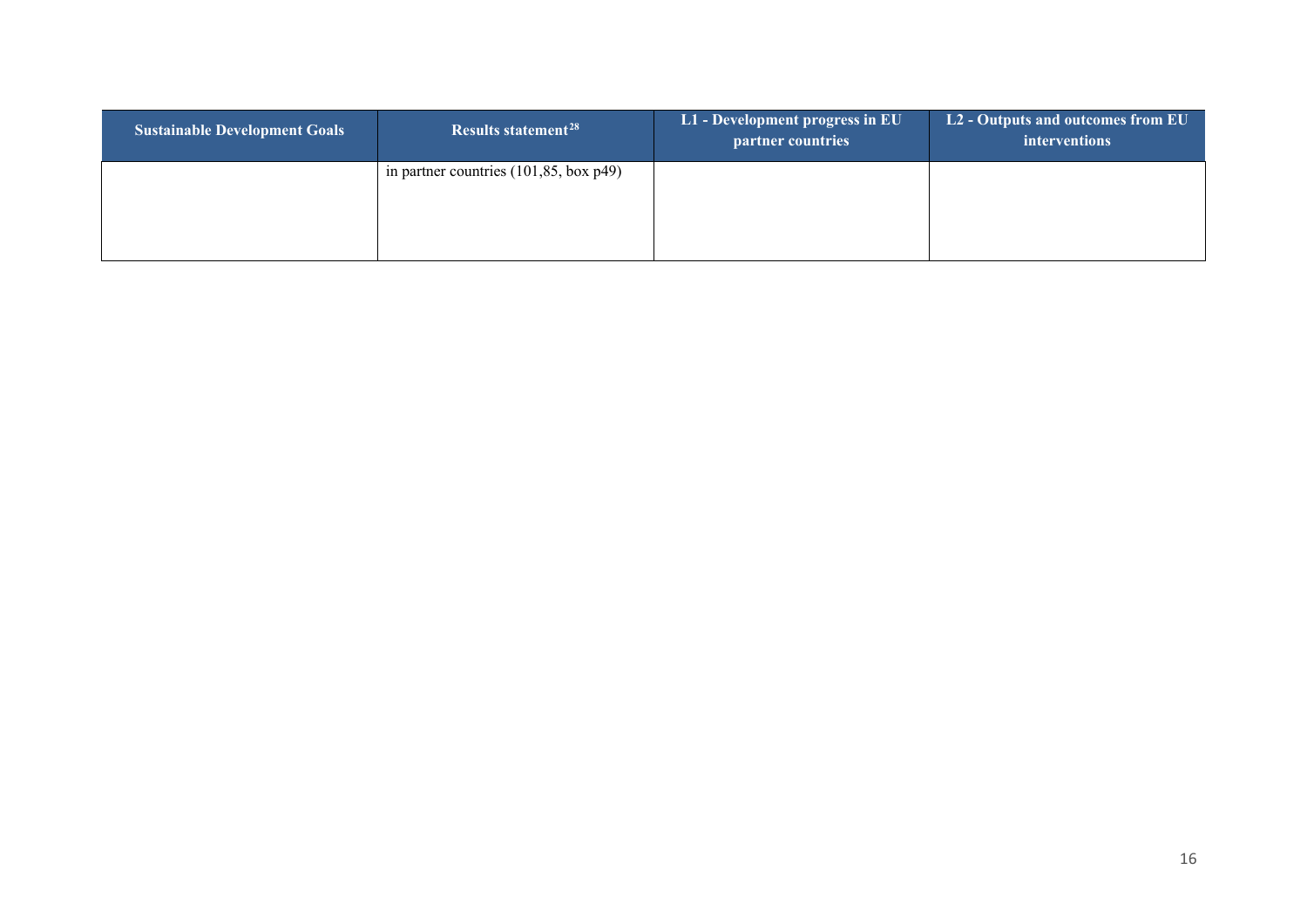## **Table 2.2 – Revised Level 3 indicators**

**\*** : indicators marked with an asterisk are fully or partially included in the first EU Results Framework

| Level 3 - Mainstreaming of policy priorities                                                                                                      |
|---------------------------------------------------------------------------------------------------------------------------------------------------|
| *3.1 - Amount of EU funded international cooperation and development assistance directed towards nutrition                                        |
| *3.2 - Share of EU funded international cooperation and development assistance directed towards supporting Human Development                      |
| *3.3 - proportion of EU funded cooperation and development initiatives promoting gender equality and women's empowerment                          |
| *3.4 - Amount and share of the EU funded international cooperation and development assistance contributing to                                     |
| (a) protecting biodiversity;                                                                                                                      |
| (b) climate change (adaptation and mitigating);                                                                                                   |
| (c) combating desertification;                                                                                                                    |
| (d) protecting the environment (Aid to Env)                                                                                                       |
| 3.5 - Amount of the EU funded international cooperation and development assistance contributing to strengthening investment climate               |
| *3.6 - Leverage of EU blending and guarantee operations financed by EU international cooperation and development assistance, measured as:         |
| (a) Investment leverage ratio;                                                                                                                    |
| (b) Total eligible Financial Institution financing leverage ratio;                                                                                |
| (c) Private financing leverage ratio                                                                                                              |
| *3.7 - Amount of the EU funded international cooperation and development assistance contributing to trade facilitation                            |
| 3.8 - Proportion of EU funded international cooperation and development assistance contributing to aid for trade directed towards least developed |
| countries                                                                                                                                         |
| *3.9 - Amount of EU funded international cooperation and development assistance directed towards fragile states                                   |
| 3.10 – Amount of EU funded international cooperation and development qualifying as ODA                                                            |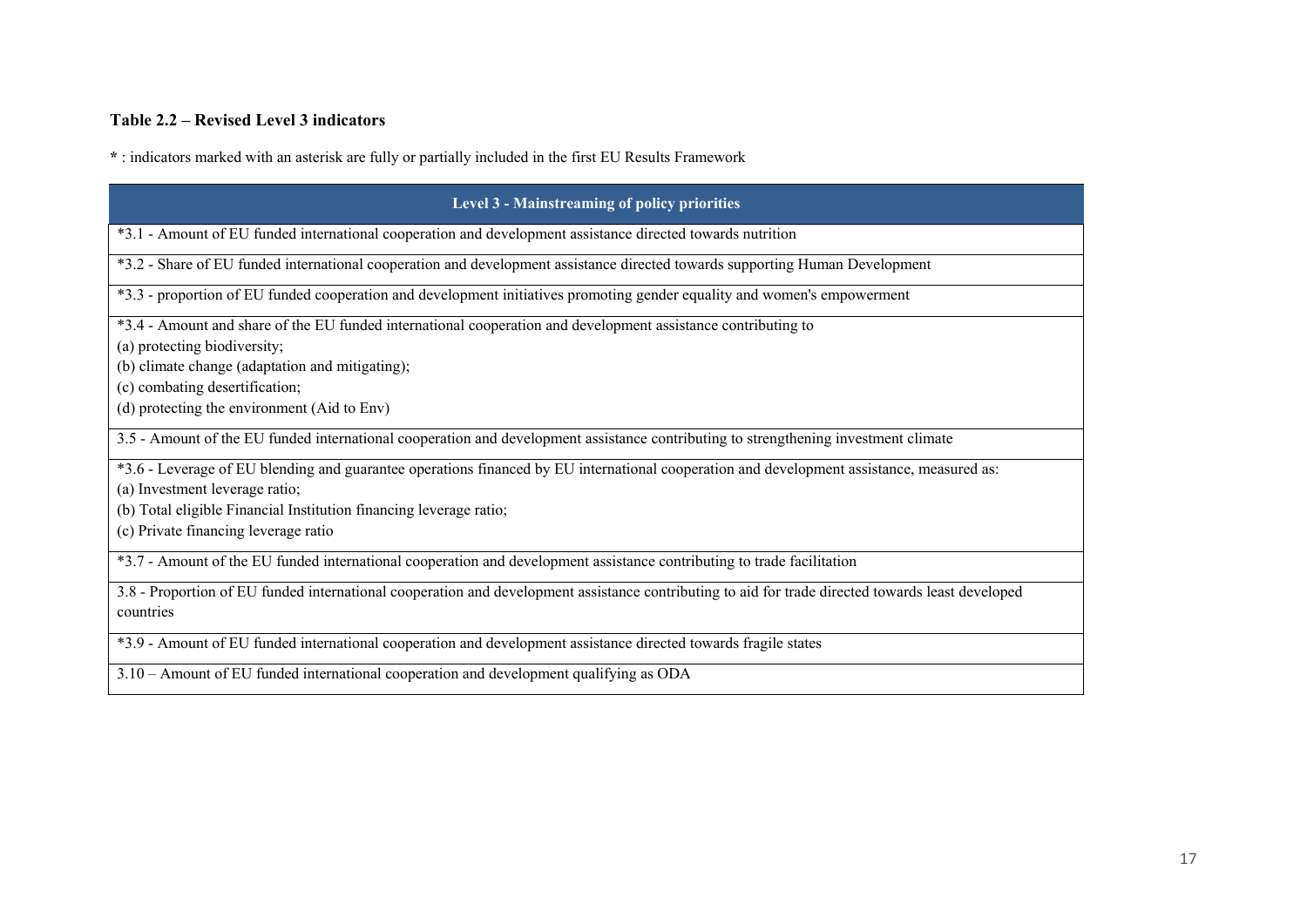## **ANNEX 3 – INDICATORS METHODOLOGY NOTES: EXAMPLE**

### 1. Indicator name

**Renewable energy generation capacity installed (MW) with EU support**

2. Associated EU Results Framework statement and primary SDG

### SDG 7 – Affordable and clean energy

EU Results Framework statement - Improved access to energy for all, and increased energy efficiency and renewable energy generation.

### 3. Technical Definition

Renewable energy generation capacity (hydro, solar, wind, geothermal, organic waste, sustainable biomass) expressed in MW installed as a result of EU funded interventions.

The installed capacity could be new or rehabilitated. In the case of rehabilitation only the additional installed capacity in comparison with the current available one should be reported for this indicator.

The installed capacity should only be reported once the plant has been commissioned.

### 4. Rationale (including policy priorities and links to this indicator)

The 2030 Agenda for Sustainable Development and its Sustainable Development Goals (SDGs) includes a commitment to ensure access to reliable, affordable, sustainable and modern energy for all (SDG 7).

The New European Consensus on Development (SWD(2016)387) (Article 39)) has recognised energy as a key driver for sustainable development. Renewable energy was further emphasised as one of the BETS of the Staff Working Document on the "Empowering Development: Implementation of the new European Consensus on Development in energy cooperation<sup>[29](#page-19-0)"</sup>

## 5. Level of disaggregation and other reporting requirements

This indicator should be disaggregated by urban/ rural and by on grid/ off-grid energy generation where possible.

### 6. Data Sources (including issues on different definitions by source and level of availability of the data)

Data collected from the intervention monitoring and reporting systems, such as annual and final reports from implementing organisations (governments, international and specialised regional organisations, financiers, nonstate actors, national utilities), ROM reviews and evaluations.

#### 7. Data calculation (including any assumptions made)

Sum the total electricity renewable generation capacity in MW installed with the EU support.

### 8. Worked examples

1

An intervention to improve electricity access supports the building of a small hydroelectric plant in a mountainous region of country X. The rated power output of this plant is 2.9 MW as reported by the implementers. Once the

<span id="page-19-0"></span><sup>29</sup> https://ec.europa.eu/europeaid/empowering-development-implementation-new-european-consensusdevelopment-energy-cooperation\_en